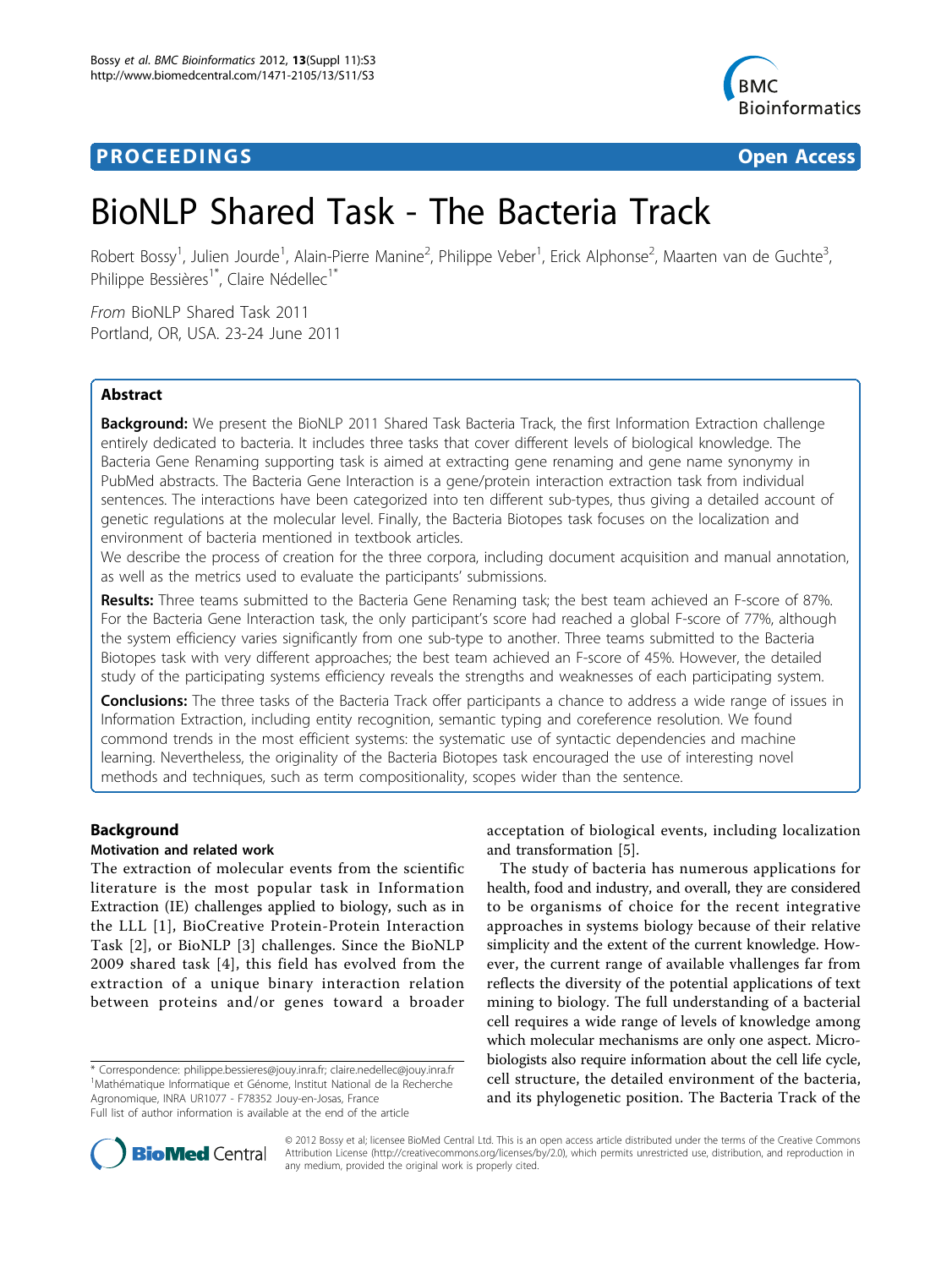<span id="page-1-0"></span>BioNLP 2011 Shared Task gathers three Information Extraction tasks targeted at three different levels of knowledge on bacteria. Thus, we have the first set of IE challenges that are fully dedicated to bacteria and that encompass a wide range of knowledge levels.

At the nomenclatural level, the Bacteria Gene Renaming task challenges the participants to extract gene renaming acts and other gene synonymy mentions from the PubMed abstracts. At the molecular level, the Bacteria Gene Interaction is a more "classic" gene and protein interaction extraction task. Finally, we present the Bacteria Biotopes task, which aims at extracting information about bacteria habitats and biotopes as well as the places that they live.

## Bacteria Gene Renaming

Gene renaming is a frequent phenomenon, especially for model bacteria where there has been little to no effort toward the standardization of the nomenclature, and naming conventions are not strictly enforced. Moreover, the history of bacterial gene naming has led to drastic numbers of homonyms and synonyms. For example, many genes of Bacillus subtilis were renamed in the middle of the 1990s, so that the new names matched those of the Escherichia coli homologs.

Hence, the abundance of gene synonyms that are not morphological variants is high compared to eukaryotes. Synonyms are often missing, or erroneous, in gene databases. Specifically, databases often omit old gene names that are no longer used in new publications but that are critical for an exhaustive bibliography search. Polysemy makes the situation even worse because old names frequently happen to be reused to denote different genes. A correct and complete gene synonym table is crucial to biology studies, for example, when integrating largescale experimental data using distinct nomenclatures. Indeed, this information can save a substantial amount of bibliographic research time. The Rename task is a new task in text-mining for biology, that aims at extracting explicit mentions of renaming relations. The motivation of the Rename task is to keep bacteria gene synonym tables up to date. Additionally, it is a critical step in gene name normalization that is needed for further extraction of biological events such as genic interactions. The goal of the Rename task is illustrated by Figure 1. It consists of predicting renaming relations

We propose that, of the novel proteins YtaA, YvdPand YnhZ are bona fide coat proteins and we have renamed them CotI, CotQ, and CotU, respectively

between text-bound gene names that are given as input. The only type of event is *Renaming*, for which both arguments are of type Gene. The event is directed, and the former and the new names are distinguished. Genes and proteins were not distinguished because of the high frequency of metonymy in renaming events. In the example of Figure 1, "YtaA", "YvdP" and "YnzH" are the former names of three proteins that were renamed "CotI", "CotQ" and "CotU", respectively.

## Bacteria Gene Interactions

Gene and protein interactions are not formulated in the same way for eukaryotes and prokaryotes. Descriptions of interactions and regulations in bacteria include more knowledge about their molecular actors and mechanisms, compared to the literature on eukaryotes. Typically in the bacteria literature, the genic regulations are more likely expressed by the direct binding of the protein, while in the eukaryote literature, non-genic agents related to environmental conditions are much more frequent. The bacteria Gene Interaction task (GI) is based on [[6](#page-13-0)], which is a semantic re-annotation of the LLL challenge corpus [[1\]](#page-13-0), for which the description of the GI events in a fine-grained representation includes the distinction between expression, transcription and other action events, as well as different transcription controls (e.g., regulon membership, promoter binding). The entities not only are protein agents and gene targets but also extend to families, complexes and DNA sites (binding sites, promoters) to better capture the complexity of the regulation at a molecular level. The task consists of relating the entities with the relevant relations.

The goal of the GI task is illustrated by Figure 2. The genes "cotB" and "cotC" are related to their two promoters, which are not named here, by the relation PromoterOf. The protein "GerE" is related to these promoters by the relation "BindTo". As a consequence, "GerE" is related to "cotB" and "cotC" by an Interaction relation. According to [[5\]](#page-13-0), the need to define specialized relations replacing one unique and general interaction relation was raised in [[7\]](#page-13-0) for extracting genic interactions from text. An ontology describes the relations and entities [\[8](#page-13-0)], representing a model of gene transcription to which biologists implicitly refer in their publications.

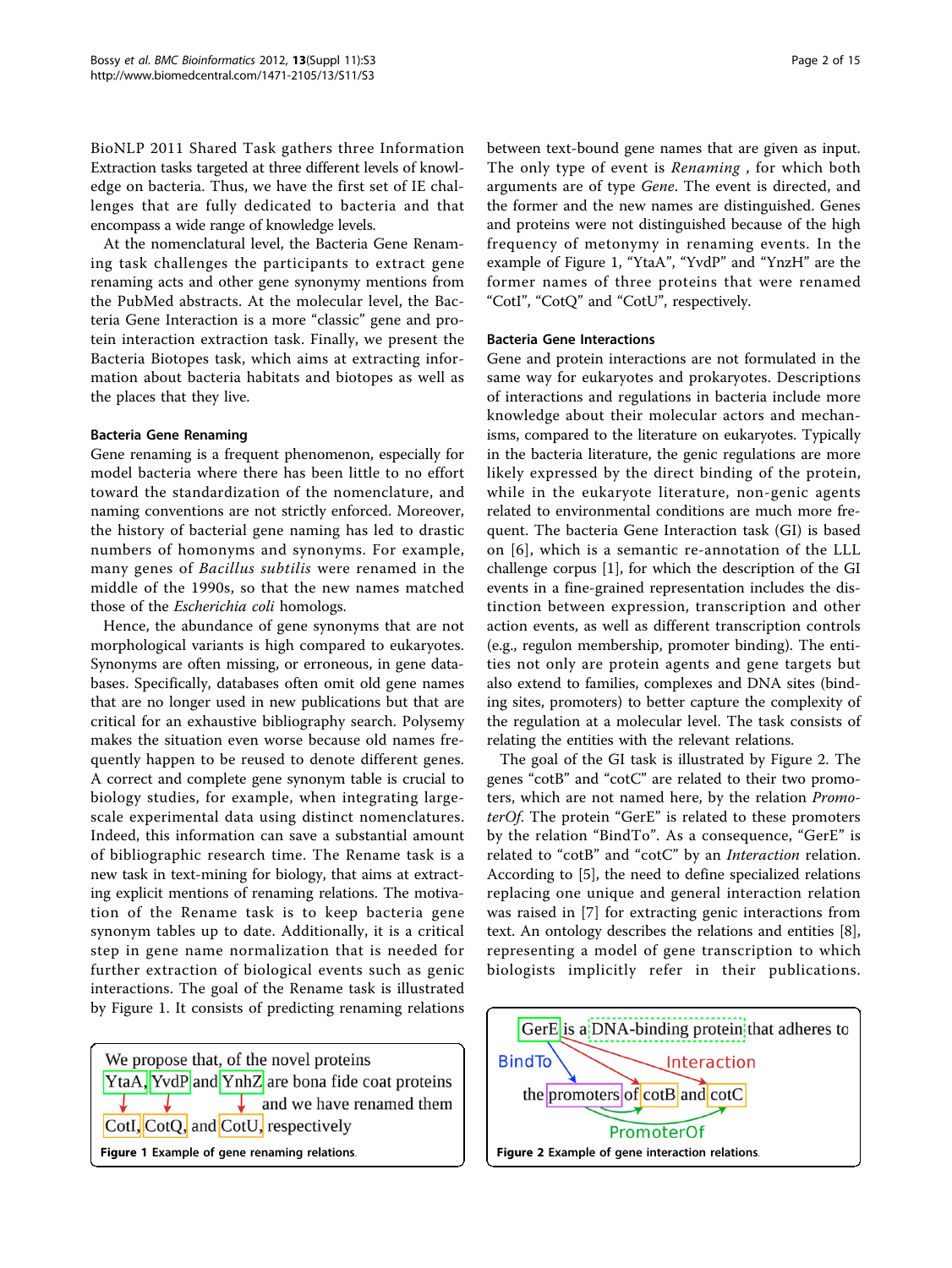Therefore, the ontology is mainly oriented toward the description of a structural model of genes, with molecular mechanisms of their transcription and associated regulations.

## Bacteria Biotopes

The Bacteria Biotope (BB) task consists of extracting bacteria location events from Web pages, in other words, citations of places where a given species lives. It is the first step toward linking information on bacteria to ecological information at the molecular level.

According to NCBI statistics, there are nearly 900 bacteria with complete genomes, which account for more than 87% of the total complete genomes. Consequently, molecular studies in bacteriology are shifting from species-centered to full diversity investigations. The current trend in high-throughput experiments targets diversityrelated fields, typically phylogeny or ecology. In this context, adaptation properties, biotopes and biotope properties become critical information. Illustrative questions in the field are as follows:

- Are some phylogenetic groups specialized to given biotopes?
- What are common metabolic pathways of species that live in given conditions, especially species that survive in extreme conditions?
- What are the molecular signaling patterns in host relationships or population relationships (e.g., in biofilms)?

Recent metagenomic experiments produce molecular data that are associated with a habitat rather than a single species. This scenario raises new challenges in computational biology and data integration, such as identifying known and new species that belong to a metagenome. Not only will these studies require comprehensive databases that associate bacterial species to their habitat but also they will require a formal description of the habitats for property inferences.

The bacteria biotope description is potentially very rich because any physical object, from a cell to a continent, can be a bacterial habitat. However, these relations are much simpler to model than with general formal spatial ontologies. A given place is a bacterial habitat if the bacteria and the habitat are physically in contact, while the relative position of the bacteria and its dissemination are not of specific interest. The information on bacterial habitats and properties of these habitats is very abundant in the literature, especially in the Systematics literature (e.g., International Journal of Systematic and Evolutionary Microbiology); however, it is rarely available in a structured way [[9,10](#page-13-0)]. The NCBI GenBank [http://www.ncbi.](http://www.ncbi.nlm.nih.gov/) [nlm.nih.gov/](http://www.ncbi.nlm.nih.gov/) nucleotide isolation source field and the JGI

Genome OnLine Database ([[11](#page-13-0)]) isolation site field are incomplete with respect to microbial diversity and are expressed in natural language. The two critical missing steps in terms of biotope knowledge modeling are (1) the automatic population of databases with organism/location pairs that are extracted from text, and (2) the normalization of the habitat name with respect to the biotope ontologies. The BB task aims mainly at solving the first information extraction issue. The second classification issue is handled through the categorization of locations into eight broad types.

From a linguistic point of view, the BB task differs from other IE molecular biology tasks while it raises some issues that are common to biomedicine and some of the more general IE tasks. The documents are scientific Web pages that are intended for non-experts such as encyclopedia notices. Documents are structured as encyclopedia pages, with the main focus on a single species or a few species of the same genus or family. The information is dense compared to scientific papers, and the frequency of anaphora and coreferences is unusually high. Location entities can be denoted by named entities, especially geographic locations and bacteria host species names. However, other locations are denoted as noun phrases or adjectives with no clear boundaries.

## Methods

## Bacteria Gene Renaming

## Corpus annotation methodology

The Rename task corpus is a set of 1,644 PubMed references of bacterial genetic and genomic studies, including the title and abstract. Figure 3 presents the most common forms of renaming.

The main intent during the corpus creation process was the enrichment of mentions of gene renaming or gene synonymy; indeed, these mentions are extremely scarce. A first set of 23,000 documents was retrieved, identifying the presence of the bacterium Bacillus subtilis in the text and/or in the MeSH terms. B. subtilis documents are especially rich in renaming mentions.

As a second filtering step, we selected documents using two distinct criteria:

1. mentions of at least two gene synonyms, as recorded in the fusion of seven B. subtilis gene nomenclatures, leading to a set of 703 documents.

| Explicit renaming: ycsK should be renamed lipC |
|------------------------------------------------|
| Implicit renaming: pdxS (yaaD)                 |
| Figure 3 Common types of renaming sentences.   |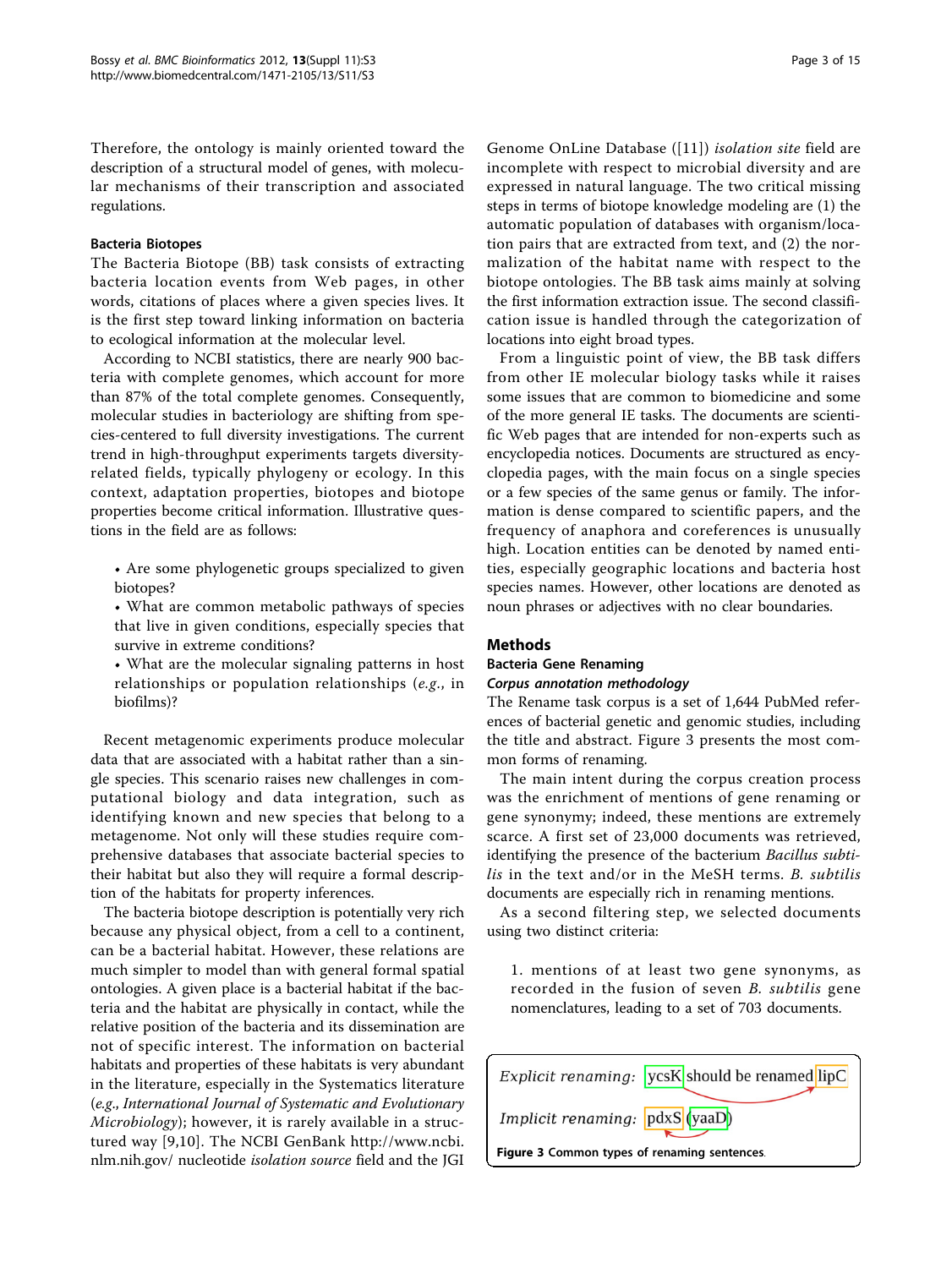2. renaming expressions from a list that we manually designed and tested (e.g., "rename", "also known as"). Unexpectedly, these documents contained very few gene renamings, but instead contained renamings concerning other types of biological entities (e.g., protein domains, molecules, cellular ultrastructures). This criterion allowed us to add 941 documents.

Approximately 70% of the documents (1,146) were kept in the training data set. The remainder were split into the development and test sets, containing 246 and 252 documents, respectively. Table 1 gives the distribution of genes and renaming relations per corpus. Gene names were automatically annotated in the documents with the nomenclature of B. subtilis. Gene names involved in renaming acts were manually curated. Among the 21,878 genes mentioned in the three corpuses, 680 unique names are involved in renaming relations, which represent 891 occurrences of genes.

The reference annotation of the Rename task corpus was performed in two steps, a first annotation step by Science and Technology Information professionals with initial specifications and a second verification step by bioinformaticians and computational linguists. The documents were annotated using the Cadixe editor <http://caderige.imag.fr/Cadixe>, following detailed annotation guidelines that were largely modified in the process. These adjustments were motivated by the manual analysis of observed discrepancies between annotators [\[12](#page-13-0)].

Given the number of ambiguous annotations, we designed a detailed typology to justify the acceptance or rejection decisions in seven different sub-cases.

The next three cases are not gene renamings (Table [2\)](#page-4-0).

Protein encoding relation occurs between a gene and the protein it codes for. Some mentions may look like renaming relations. The example presents the gene "yeaC" coding for "MoxR". No member of the pair is expected to replace the other one.

Homology measures the similarity between gene or protein sequences. Most of the homology mentions involve genes or proteins from different species (orthologs). The others compare known gene or protein sequences of the same species (paralogs). This scenario could be misleading because the similarity mention could look like biological proof-based relations, as between "ParA" and "Soj" in Table [2.](#page-4-0)

|  | Table 1 Rename corpus size. |  |
|--|-----------------------------|--|
|  |                             |  |

|            | Training + Dev.       | Test        |
|------------|-----------------------|-------------|
| Documents  | $(1.146 + 246)$ 1.392 | 252 (15%)   |
| Gene names | 18.503                | 3,375 (15%) |
| Renamings  | 373                   | 88 (24%)    |

Operon, regulon or family renaming involves objects that may look like genes, proteins or simple aggregations of gene or protein names but that are perceptibly different. The objects represent more than one gene or protein and the renaming does not necessarily affect all of them. More problematic, their name could be the same as one of the genes or proteins they contain, as in the example where "sigA" and "rpoD" are operons but are also known as gene names. Here, "sigA" (and thus "rpoD") represents at least two different genes. For the sake of clarity, operons, regulons and families are rejected, even if all of the genes are clearly named, as in an aggregation.

Three positive examples of renaming relations are shown in Table [3](#page-4-0). Explicit renaming relations occur in 261 sentences, synonymy-like relations occur in 349 sentences, and biological proof-based relations occur in 76 sentences.

Explicit renaming relation is the easiest positive case to identify. In the example, the aggregation of gene names "ykvJKLM" is clearly renamed by the authors as "queCDEF". Although the four genes are concatenated, there is no evidence mentioned of them acting as an operon. Furthermore, despite the context involving mutants of Acinetobacter, the aggregation belongs correctly to B. subtilis.

Implicit renaming is an asymmetric relation because one of the synonyms is intended to replace the other synonym in future uses. The example presents two renaming relations between former names "ssb" and "spo0A", and new names "kinC" and "sur0B20", respectively. The renaming relation between "ssb" and "kinC" has a different orientation because of additional information in the reference. Similar to the preceding example, the renaming is a consequence of a genetic mutation experiment. The description of mutation experiments represent an important source of difficult annotations.

Biological proof is a renaming relation induced by an explicit scientific conclusion while the renaming is not, as in the example where experiments reveal that two loci "spoIIIF" and "spoVB" are in fact the same locus, and they become synonyms. Terms such as "allelic to" or "identical to" usually qualify such conclusions. Predicting biological proof-based relations requires some biological modeling.

Finally, mutations are frequent in Microbiology for revealing gene phenotypes. They carry information about the original gene names (e.g., "rvtA11" is a mutant name created by adding "11" to "rvtA"). However, partial names cannot be partially annotated, in other words, the original part ("rvtA") would not be annotated in the mutation name ("rvtA11"). Most of these names are local names, and should not be annotated because of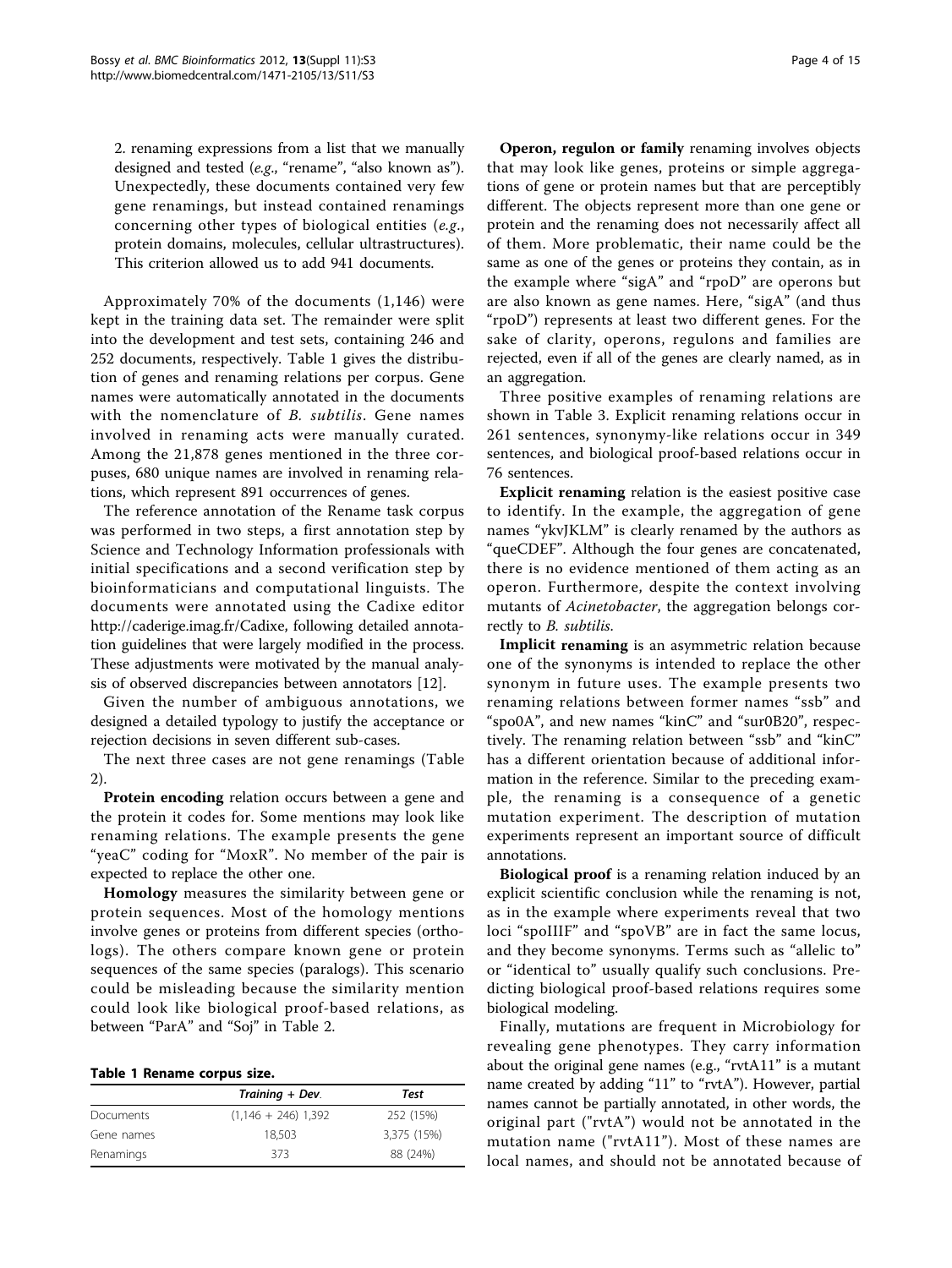#### <span id="page-4-0"></span>Table 2 Negative examples of the Rename task.

#### Protein encoding

PMID 8969499: The putative products of ORFs yeaB (Czd protein), yeaC (MoxR), yebA (CNG-channel and cGMP-channel proteins from eukaryotes), Genetic homology

PMID 10619015: Dynamic movement of the ParA-like Soj protein of B. subtilis and its dual role in nucleoid organization and developmental regulation.

#### Operon | Regulon | Family

PMID 3127379: Three promoters direct transcription of the sigA (rpoD) operon in Bacillus subtilis.

Entity names of diverse types (gene, protein, operon) are underlined.

their restricted scope. It could happen that the mutation name is registered as a synonym in several international databases. To avoid inconsistencies, all of the renamings involving a mutation referenced in a database were accepted, and only biological proof-based and explicit renamings involving a strict non-null unreferenced mutation (a null mutation corresponds to a total suppression of a gene) were accepted.

To simplify the task, only short names of gene/protein/groups in B. subtilis were considered. Naming conventions set up short names of four letters along with an upper case letter at the end for all of the genes (e.g., "gerE"), and the same names with the upper case of the initial letter (e.g., "GerE") and long names for the proteins (e.g., "Spore germination protein GerE"). However, many irregular gene names exist (e.g., "tuf", "spoIIAC"), which are considered as well. It also happens that gene or protein name lists are abbreviated by factorizations to form a sequence. For example, "queCDEF" is the abbreviation of the list of gene names "queC", "queD", "queE" and "queF". Such aggregations are acceptable gene names as well. In any case, these details were not needed by the task participants because the corpus was provided with tagged gene names. Most renaming relations involve pairs of the same type, genes, proteins or aggregations, except for 18 cases.

Multiple occurrences of the same renaming relation were annotated independently and had to be predicted. The renaming pairs are directed, and the former and the new forms must be distinguished. When the renaming order was not explicit in the document, the rule was to annotate by default the first member of the pair as the new form and the second member as the former form.

#### Prediction evaluation metrics

The evaluation of the Rename task is given in terms of the recall, precision and F-score of the renaming relations. Two set of scores are given: the first set is computed by enforcing a strict direction of the renaming relations, and the second set is computed with a relaxed direction. Because the relaxed score accounts for renaming relations even if the arguments are inverted, it will necessarily be greater than or equal to the strict score. The participant's score is the relaxed score, and the strict score is given for information. Relaxed scores are informative with respect to the application goal. The choice of the canonical name, among the synonyms, for denoting a gene is conducted by the bacteriology community, and it can be independent of the anteriority or novelty of the name. The annotation of the reference corpus showed that the direction was not always decidable, even for a human reader. Thus, it would have been unfair to evaluate systems on the basis of uncertain information.

#### Bacteria Gene Interaction

The corpus roughly contains three types of genic interaction mentions, namely regulations, regulon membership and binding. The first case corresponds to interactions that have a mechanism that is not explicitly given in the text. The mention of the genic interaction in this case only tells that the transcription of a given gene is influenced by a given protein, either positively (activation), negatively (inhibition) or in an unspecified

#### Table 3 Positive examples of the Rename task.

#### Explicit renaming

PMID 15767583: Genetic analysis of ykvJKLM mutants in Acinetobacter confirmed that each was essential for queuosine biosynthesis, and the genes were renamed queCDEF.

#### Implicit renaming

PMID 8002615: Analysis of a suppressor mutation ssb (kinC) of sur0B20 (spo0A) mutation in Bacillus subtilis reveals that kinC encodes a histidine protein kinase.

#### Biological proof

PMID 1744050: DNA sequencing established that spollIF and spoVB are a single monocistronic locus encoding a 518-amino-acid polypeptide with features of an integral membrane protein.

The underlined names are the former names, and the emphasized names are the new names.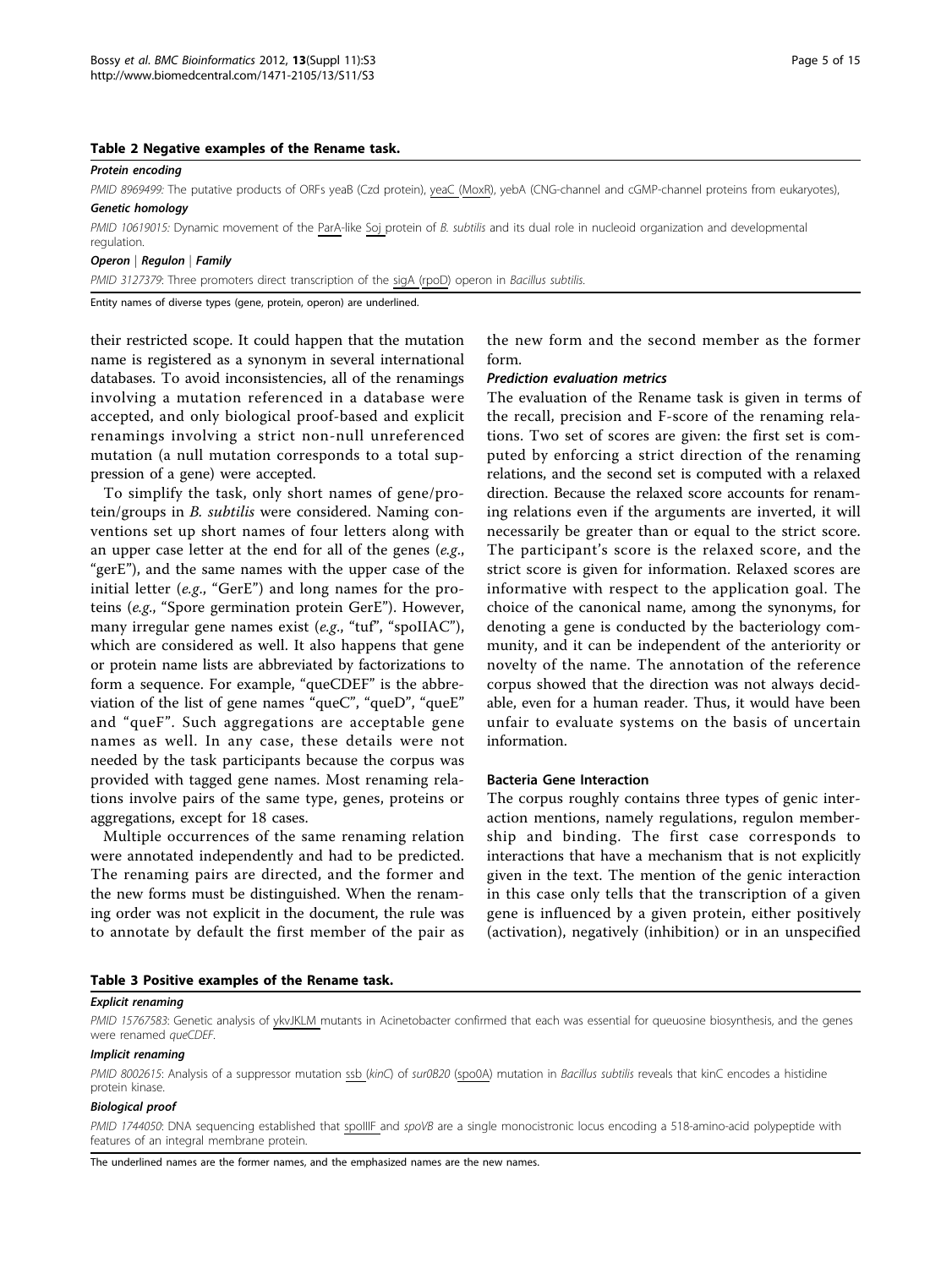way. The second type of genic interaction mentioned (regulon membership) basically conveys the same information, using the regulon term/concept. The regulon of a gene is the set of genes that it controls. In that case, the interaction is expressed by saying that a gene is a member of some regulon. The third and last type of genic interaction mentioned provides more mechanistic details on a regulation because it describes the binding of a protein near the promoter of a target gene. This structure motivates the introduction of Promoter and Site entities, which correspond to DNA regions. It is, thus, possible to extract the architecture of a regulatory DNA region, linking a protein agent to its gene target (see Figure [2](#page-1-0)).

The set of entity types is divided into two main groups, namely 10 genic entities and 3 types of action (Table 4). Genic entities represent biological objects such as a gene, a group of genes or a gene product. Specifically, a GeneComplex annotation corresponds to an operon, which is a group of genes that are contiguous in the genome and under the control of the same promoter. The annotation GeneFamily is used to denote either genes involved in the same biological function or genes with sequence homologies. More importantly, PolymeraseComplex annotations correspond to the protein complex that is responsible for the transcription of genes. This complex includes several subunits (components), which are combined with a sigma factor; that recognizes specific promoters on the DNA sequence.

The second group of entities are phrases that express either molecular processes (e.g. sequestration, dephosphorylation) or the molecular state of the bacteria (e.g., the presence, activity or level of a protein). They represent some type of action that can be performed on a genic entity. Note that transcription and expression

Table 4 List of molecular entities and actions in the Gene Interaction corpus.

| <b>Name</b>        | Example                     |  |  |
|--------------------|-----------------------------|--|--|
| Gene               | cotA                        |  |  |
| <b>GeneComplex</b> | sigX-ypuN                   |  |  |
| GeneFamily         | class III heat shock genes  |  |  |
| GeneProduct        | yvyD gene product           |  |  |
| Protein            | CotA                        |  |  |
| PolymeraseComplex  | SigK RNA polymerase         |  |  |
| ProteinFamily      | DNA-binding protein         |  |  |
| Site               | upstream site               |  |  |
| Promoter           | promoter regions            |  |  |
| Regulon            | regulon                     |  |  |
| Action             | activity   level   presence |  |  |
| Expression         | expression                  |  |  |
| Transcription      | transcription               |  |  |

events were tagged as specific actions because they play a specific part in certain relations (see below).

The annotation of entities and actions was provided to the participants, and the task consisted of extracting the relations listed in Table 5.

The relations are binary and directed and rely on the entities defined above. The three types of interactions are represented with an *Interaction* annotation, linking an agent to its target. The other relations provide additional details on the regulation, such as elementary components involved in the reaction (sites, promoters) and contextual information (mainly provided by the Action-Target relations). A formal definition of relations and relation argument types can be found on the BioNLP 2011 Shared Task Web page [http://sites.google.com/](http://sites.google.com/site/bionlpst) [site/bionlpst.](http://sites.google.com/site/bionlpst)

#### Corpus annotation methodology

The source of the GI corpus is a set of PubMed abstracts that address the transcription of genes in Bacillus subtilis. The semantic annotation, derived from the ontology of [[8](#page-13-0)], contains 10 molecular entities, 3 different actions, and 10 specialized relations. This annotation is applied to 162 sentences from the LLL set [[1](#page-13-0)], which are provided with manually checked linguistic annotations (segmentation, lemmatization, syntactic dependencies). The corpus was split into 105 sentences for training, 15 for development and 42 for test. Table [6](#page-6-0) gives the distribution of the entities and actions per corpus, and Table [7](#page-6-0) gives the distribution of the relations per corpus.

The semantic annotation scheme was developed by two annotators through a series of independent annotations of the corpus, followed by reconciliation steps, which could involve concerted modifications [[6](#page-13-0)]. As a third and final stage, the corpus was reviewed and the annotation was simplified to make it more appropriate to the contest. The final annotation contains 748 relations distributed in nine categories, 146 of them belonging to the test set.

The annotation scheme was well suited to accurately represent the meaning of the sentences in the corpus,

| Name               | Example                                                 |
|--------------------|---------------------------------------------------------|
| ActionTarget       | expression of yvyD                                      |
| Interaction        | <b>ComK</b> negatively regulates <i>degR</i> expression |
| RegulonDependence  | sigmaB regulon                                          |
| RegulonMember      | yvyD is member of sigmaB regulon                        |
| BindTo             | GerE adheres to the promoter                            |
| SiteOf             | -35 sequence of the promoter                            |
| PromoterOf         | the araE <b>promoter</b>                                |
| PromoterDependence | GerE-controlled promoter                                |
| TranscriptionFrom  | transcription from the upstream site                    |
| TranscriptionBy    | <b>transcription</b> of cotD by sigmaK RNA polymerase   |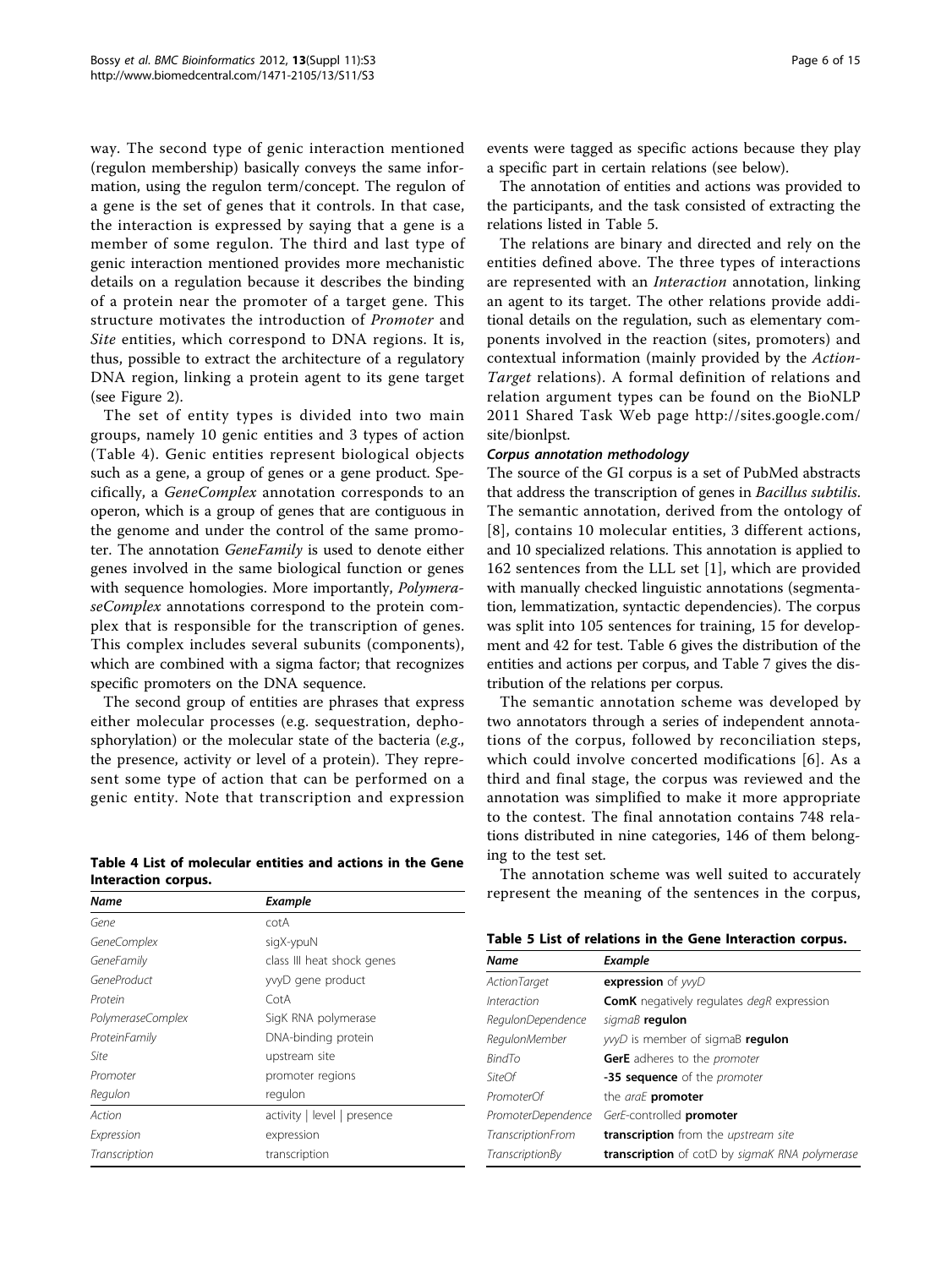<span id="page-6-0"></span>Table 6 Distribution of entities and actions in the Gene Interaction corpus.

| <b>Entity or action</b> | Train. + Dev.  | Test           |
|-------------------------|----------------|----------------|
| Documents               | $(105+15)$ 120 | 42             |
| Protein                 | 219            | 85             |
| Gene                    | 173            | 56             |
| Transcription           | 53             | 21             |
| Promoter                | 49             | 10             |
| Action                  | 45             | 22             |
| PolymeraseComplex       | 43             | 14             |
| Expression              | 29             | 6              |
| Site                    | 22             | 8              |
| <b>GeneComplex</b>      | 19             | $\overline{4}$ |
| ProteinFamily           | 12             | 3              |
| Regulon                 | 11             | 2              |
| GeneProduct             | 10             | 3              |
| GeneFamily              | 6              | 5              |

with one notable exception. In the corpus, there is a common phrasing to express that a protein P regulates the transcription of a gene G by a given sigma factor S. In that case, the only annotated interactions are between the pairs (P, G) and (S, G). This representation is not completely satisfactory, and a ternary relation involving P, S and G would have been more adequate.

Additional specific rules were needed to cope with linguistic issues. First, when the argument of a relation had coreferences, the relation was repeated for each maximally precise coreference of the argument. Second, in case of a conjunction such as "sigmaA and sigmaX holoenzymes", there should ideally be two entities (namely "sigmaA holoenzyme" and "sigmaX holoenzyme"); however, this scenario is not easy to represent using the BioNLP format. In this situation, we grouped the two entities together. These cases were rare and were unlikely to affect the feasibility of the task because entities were provided in the test set.

#### Prediction evaluation metrics

The training and development corpora with the reference annotations were made available to participants by December, 1st on the BioNLP shared Task pages together with evaluation software. The test corpus with the entity annotations has been made available by March 1st. The participants sent the predicted annotations to the BioNLP shared Task organizers by March 10th. The evaluation results were computed and were provided to the participants and on the Web site the same day. The participants are evaluated and ranked according to two scores: the F-score for all of the event types together and the F-score for the Interaction event type. For a predicted event to count as a hit, both arguments must be the same as in the reference and in the right order, and the event type must be the same as in the reference.

## Bacteria Biotopes

#### Corpus annotation methodology

The goal of the BB task is illustrated in Figure 4. The entities to be extracted are of two main types: bacteria and locations. They are text-bound, and their position must be predicted. Relations are of type Localization between bacteria and locations, and PartOf between hosts and host parts. In the example in Figure 4, Bifidobacterium longum is a bacterium, and adult humans and formula fed infants denote host locations for the bacteria. Additionally, gut is a bacteria location, is part of the two hosts and thus is of type HostPart. Coreference relations between entities denoting the same information represent valid alternatives for the relation arguments. For example, the three taxon name occurrences in Figure [5](#page-7-0) are equivalent because they actually designate the same taxon. The coreferences are provided in the training and development sets, but they do not have to be predicted in the test set.

The training, development and test documents are Web pages of bacteria sequencing projects:

• Genome Projects referenced at NCBI [http://www.](http://www.ncbi.nlm.nih.gov/genomes/lproks.cgi) [ncbi.nlm.nih.gov/genomes/lproks.cgi;](http://www.ncbi.nlm.nih.gov/genomes/lproks.cgi)

| <b>Relation</b>    | Train. + Dev. | <b>Test</b>    |
|--------------------|---------------|----------------|
| Interaction        | 208           | 64             |
| ActionTarget       | 173           | 47             |
| PromoterOf         | 44            | 8              |
| BindTo             | 39            | $\overline{4}$ |
| PromoterDependence | 36            | $\overline{4}$ |
| TranscriptionBy    | 36            | 8              |
| SiteOf             | 23            | 6              |
| RegulonMember      | 17            | $\mathfrak{D}$ |
| TranscriptionFrom  | 14            | $\mathfrak{D}$ |
| RequlonDependence  | 12            |                |

Table 7 Distribution of the relations in the Gene

Interaction corpus.

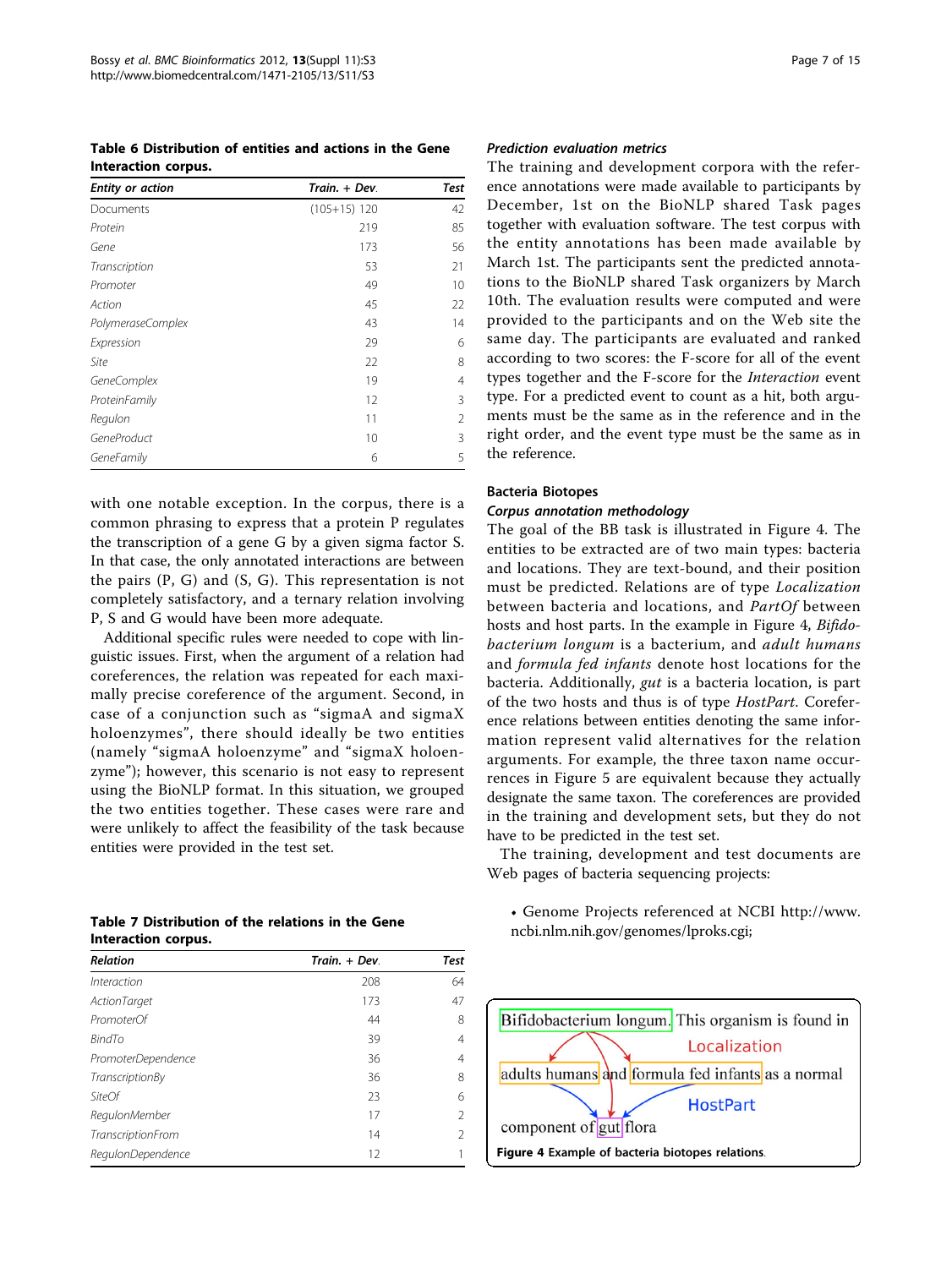<span id="page-7-0"></span>

• Microbial Genomics Program at JGI [http://gen](http://genome.jgi-psf.org/programs/bacteria-archaea/index.jsf)[ome.jgi-psf.org/programs/bacteria-archaea/index.jsf;](http://genome.jgi-psf.org/programs/bacteria-archaea/index.jsf)

- Bacteria Genomes at EBI [http://bacteria.ensembl.](http://bacteria.ensembl.org/index.html) [org/index.html](http://bacteria.ensembl.org/index.html);
- Microorganisms sequenced at Genoscope [http://](http://www.genoscope.cns.fr/spip/Microorganisms-sequenced-at.html) [www.genoscope.cns.fr/spip/Microorganisms](http://www.genoscope.cns.fr/spip/Microorganisms-sequenced-at.html)[sequenced-at.html](http://www.genoscope.cns.fr/spip/Microorganisms-sequenced-at.html);
- Encyclopedia pages from MicrobeWiki [http://](http://microbewiki.kenyon.edu/index.php/MicrobeWiki) [microbewiki.kenyon.edu/index.php/MicrobeWiki](http://microbewiki.kenyon.edu/index.php/MicrobeWiki).

The documents are publicly available and quite easy to understand by non-experts compared to scientific papers on similar topics. From the 2,086 downloaded documents, 105 were randomly selected for the BB task. A quarter of the corpus was retained for test evaluation. The remainder was split into training and development sets.

The BB task requires the locations to be assigned a type among eight types that capture high-level information for further ontology mappings. The location types are Host, HostPart, Geographical and Environment. Environment is broadly defined to qualify locations that are not associated with hosts, in a similar way as described in [[13\]](#page-14-0). The Environment class is divided into Food, Medical, Soil and Water. Locations that are none of these subtypes are classified as Environment.

The important information conveyed by the locations, especially of the Environment type, is the function of the bacterium in its ecosystem rather than the substance of the habitat. Indeed, the final goal is to extract habitat properties and bacteria phenotypes. Beyond the identification of locations, their properties (e.g., temperature, pH, salinity, oxygen) are of high interest for phenotypes (e.g., thermophily, acidophily, halophily) and trophism studies. This information is difficult to extract and is often incomplete or even not available in papers [[10\]](#page-13-0). Hopefully, some properties can be automatically retrieved with the help of specialized databases, which give the physico-chemical properties of locations, such as hosts (plant, animal, human organs), soils (see Web-SoilSurvey:<http://websoilsurvey.nrcs.usda.gov/>, Corine Land Cover: [http://www.eea.europa.eu/data-and-maps/](http://www.eea.europa.eu/data-and-maps/data#c12=corine+land+cover+version+13) [data#c12=corine+land+cover+version+13\)](http://www.eea.europa.eu/data-and-maps/data#c12=corine+land+cover+version+13), water, or chemical pollutants.

HTML tags and irrelevant metadata were stripped from the corpus. The Alvis pipeline [[14](#page-14-0)] pre-annotated the species names that are potential bacteria and host names. A team of 7 scientists manually annotated the entities, coreferences and relations using the Cadixe XML editor. Each document was processed by two independent annotators in a double-blind manner. Conflicts were automatically detected and resolved by annotator negotiation and irrelevant documents (e.g., without a bacterial location) were removed. The remaining inconsistencies among the documents were resolved by the two annotators, who were assisted by a third person acting as an arbitrator.

The annotator group designed the detailed annotation guidelines in two phases. First, they annotated a set of 10 documents, discussed the options and wrote detailed guidelines with representative and illustrative examples. During the annotation of the remainder of the documents, new cases were discussed by email, and the guidelines were amended accordingly.

Location types The main issues under debate were the definitions of the location types, the boundaries of annotations and coreferences. Additional annotation specifications concerned the exclusion of overly general locations (*e.g., environment, zone*), artificially constructed biotopes and indirect effects of bacteria on distant places. For example, a disease symptom occurring in a given host part does not imply the presence of the bacteria in this place, whereas an infection does. The boundaries of the types were also an important point of discussion because the definite formalization of the habitat categories was at stake. For example, we decided to exclude land environment citations (e.g., fields, deserts, savannah) from the type Soil, and thus, we enforced a strict definition of soil bacteria. The most controversial type was the host parts. We decided to include fluids, secretions and excretions (which are not strictly organs). Therefore, the host parts category required specifications to determine at which point of dissociation from the original host a habitat is not longer a host part (e.g., mother's milk vs. industrial milk, rhizosphere as HostPart instead of Soil).

Boundaries The bacteria name boundaries do not include any external modifiers (e.g., two A. baumannii strains). Irrelevant modifiers of locations are considered to be outside the annotation boundaries (e.g., responsible for a hospital epidemic). All of the annotations are contiguous and span a single fragment in the same way as the other BioNLP Shared Tasks. This constraint led us to consider cases in which several annotations occur side by side. The preferred approach was to have one distinct annotation for each different location (e.g., contact with infected *animal products* or through the *air*). In the case of head or modifier factorization, the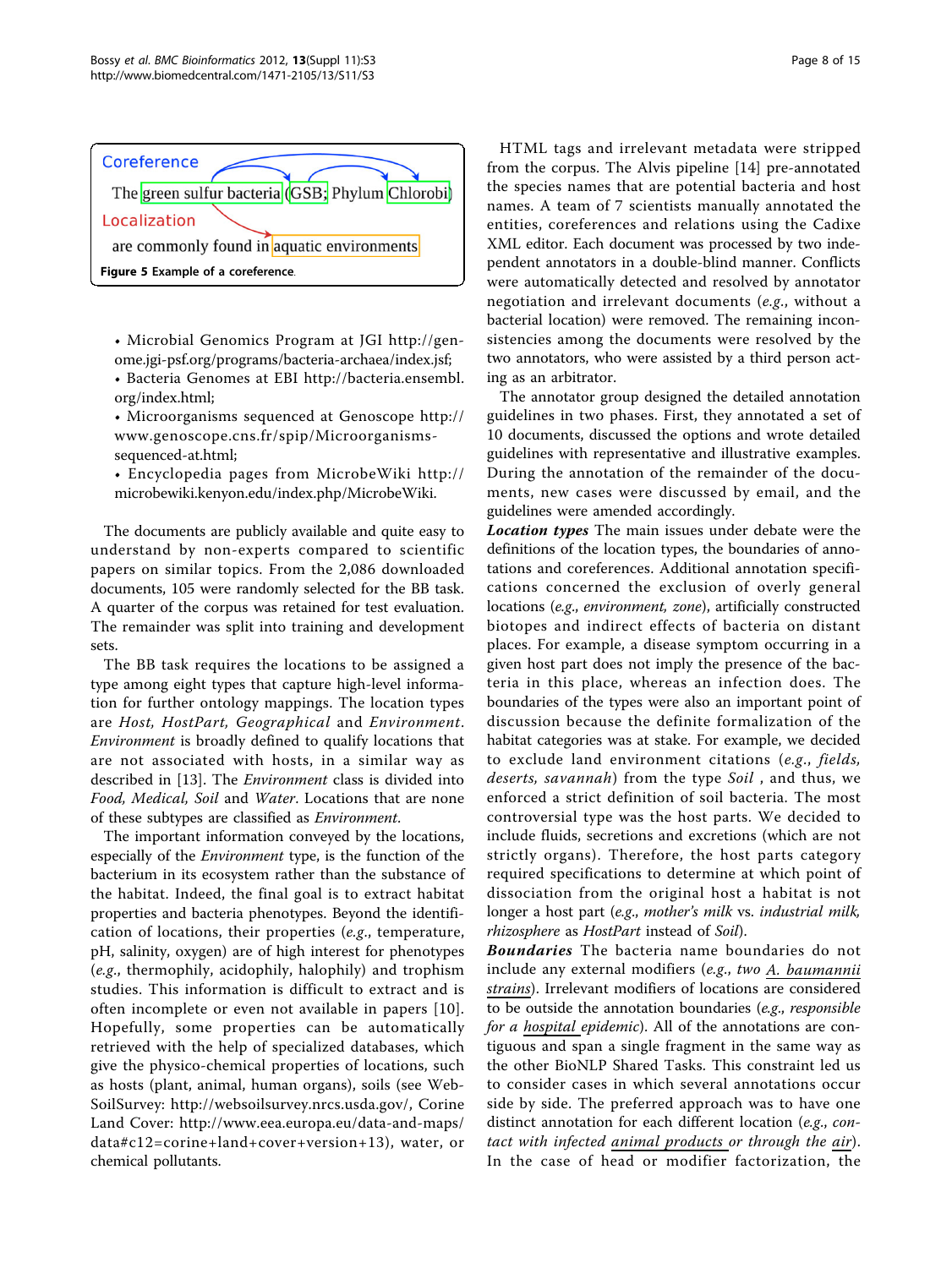annotation depends on the information conveyed by the factorized part. If the head is not relevant to determine the location type, then each term is annotated separately (e.g., tropical and temperate zones). Conversely, if the head is the most informative with regard to the location type, a single annotation spans the whole fragment (e.g., fresh and salt water).

Coreferences Two expressions are considered to be coreferential and thus valid solution alternatives if they convey the same information. For example, complete taxon names and non-ambiguous abbreviations are valid alternatives (e.g., Borrelia garinii vs. B. garinii), while ambiguous anaphora ellipses are not (e.g., as in "... infected with Borrelia duttonii. Borrelia then multiplies..."). The ellipsis of the omitted specific name (dutotonii) leaves the ambiguous generic name (Borrelia).

The full guidelines document is available for download on the BioNLP Shared Task Bacteria Biotope page [http://sites.google.com/site/bionlpst/home/bacteria-bio](http://sites.google.com/site/bionlpst/home/bacteria-biotopes/BioNLP-ST_2011_Bacteria_Biotopes_Guidelines.pdf)[topes/BioNLP-ST\\_2011\\_Bacteria\\_Biotopes\\_Guidelines.](http://sites.google.com/site/bionlpst/home/bacteria-biotopes/BioNLP-ST_2011_Bacteria_Biotopes_Guidelines.pdf) [pdf.](http://sites.google.com/site/bionlpst/home/bacteria-biotopes/BioNLP-ST_2011_Bacteria_Biotopes_Guidelines.pdf)

#### Annotated corpus analysis and annotator agreement

Table 8 gives the distribution of the entities and relations per corpus. The distribution of the five document sources in the test corpus reflects the distribution of the training set and no other criteria. Food is therefore underrepresented.

Because differences could be in the location types, entity boundaries, event arguments and coreference chains, typical inter annotator agreement (IAA) scores such as alpha and kappa would have been meaningless. Indeed, these measure the agreement between the annotators that classify items; however, the annotation in the BB corpus assigned boundaries, categories, specific

|  | Table 8 Bacteria Biotope corpus size. |  |  |
|--|---------------------------------------|--|--|

|                 | Train + Dev   | <b>Test</b> |
|-----------------|---------------|-------------|
| Documents       | $78(65 + 13)$ | 27 (26%)    |
| Bacteria        | 538           | 121 (18%)   |
| Fnvironment     | 62            | 16 (21%)    |
| Host            | 486           | 101 (17%)   |
| <b>HostPart</b> | 217           | 84 (28%)    |
| Geographical    | 111           | 25 (18%)    |
| Water           | 70            | 21 (23%)    |
| Food            | 46            | $0(0\%)$    |
| Medical         | 24            | 2(8%)       |
| Soil            | 26            | 20 (43%)    |
| Coreferences    | 484           | 100 (17%)   |
| Total entities  | 1,580         | 390         |
| Localization    | 998           | 250 (20%)   |
| Part of Host    | 204           | 78 (28%)    |
| Total relations | 1,202         | 328         |

relations and equivalence relations (coreferences). Instead, we used the evaluation metrics described in the next section to score the annotation of one annotator, using the concurrent annotations as reference. Table 9 outines the obtained scores. The overall score of 74% is unexpectingly high with regard to the complexity of the annotation task and the many points where annotators could be in disagreement. Environment and Food location types stand out for the lowest agreement scores. The *Environment* type suffered because of its status as a "default" type: annotators tended to annotate as *Environ*ment locations for which they had a doubt about the type. For Food, the differences are very diverse (typing, boundaries and bacteria attribution); the only notably recurrent difference was the frequent confusion between Food and Water (as in "bottle water") or HostPart (as in "milk"). Finally, we note that the Bacterium entity recall is at the same level as the best team (see Table [10\)](#page-9-0).

## Prediction evaluation metrics

Participants were provided the training and development sets annotated with entities, events and coreferences. The test set was provided as raw text. The evaluation metrics are based on precision, recall and the F-measure. Predicted entities that are not event arguments are ignored and they do not penalize the score. Each event  $E_r$  in the reference set is matched to the predicted event  $E<sub>n</sub>$  that maximizes the event similarity function S. The recall is the sum of the S results divided by the number of events in the reference set. Each event  $E_p$  in the predicted set is matched to the reference event  $E_r$  that maximizes S. The precision is the sum of the S results divided by the number of events in the predicted set. Participants were ranked by the F-score, defined as the harmonic mean between the precision and recall.  $E_{ab}$ , the event similarity function between a reference Localization event a and a predicted Localization event b, is defined as follows:

| Table 9 Inter Annotator Agreement for the Bacteria |  |
|----------------------------------------------------|--|
| Biotopes corpus.                                   |  |

|                  | <b>Entity recall</b> |    | Event recall Event precision | F-score |
|------------------|----------------------|----|------------------------------|---------|
| <b>Bacterium</b> | 81                   |    |                              |         |
| Host             | 88                   | 76 | 77                           | 77      |
| HostPart         | 85                   | 78 | 83                           | 80      |
| Geographical     | 88                   | 73 | 75                           | 74      |
| Fnvironment      | 54                   | 51 | 52                           | 52      |
| Food             | 69                   | 46 | 52                           | 49      |
| Medical          | 87                   | 74 | 80                           | 77      |
| Water            | 83                   | 75 | 67                           | 71      |
| Soil             | 83                   | 71 | 70                           | 71      |
| PartOf           |                      | 72 | 76                           | 74      |
| Global           |                      | 73 | 75                           | 74      |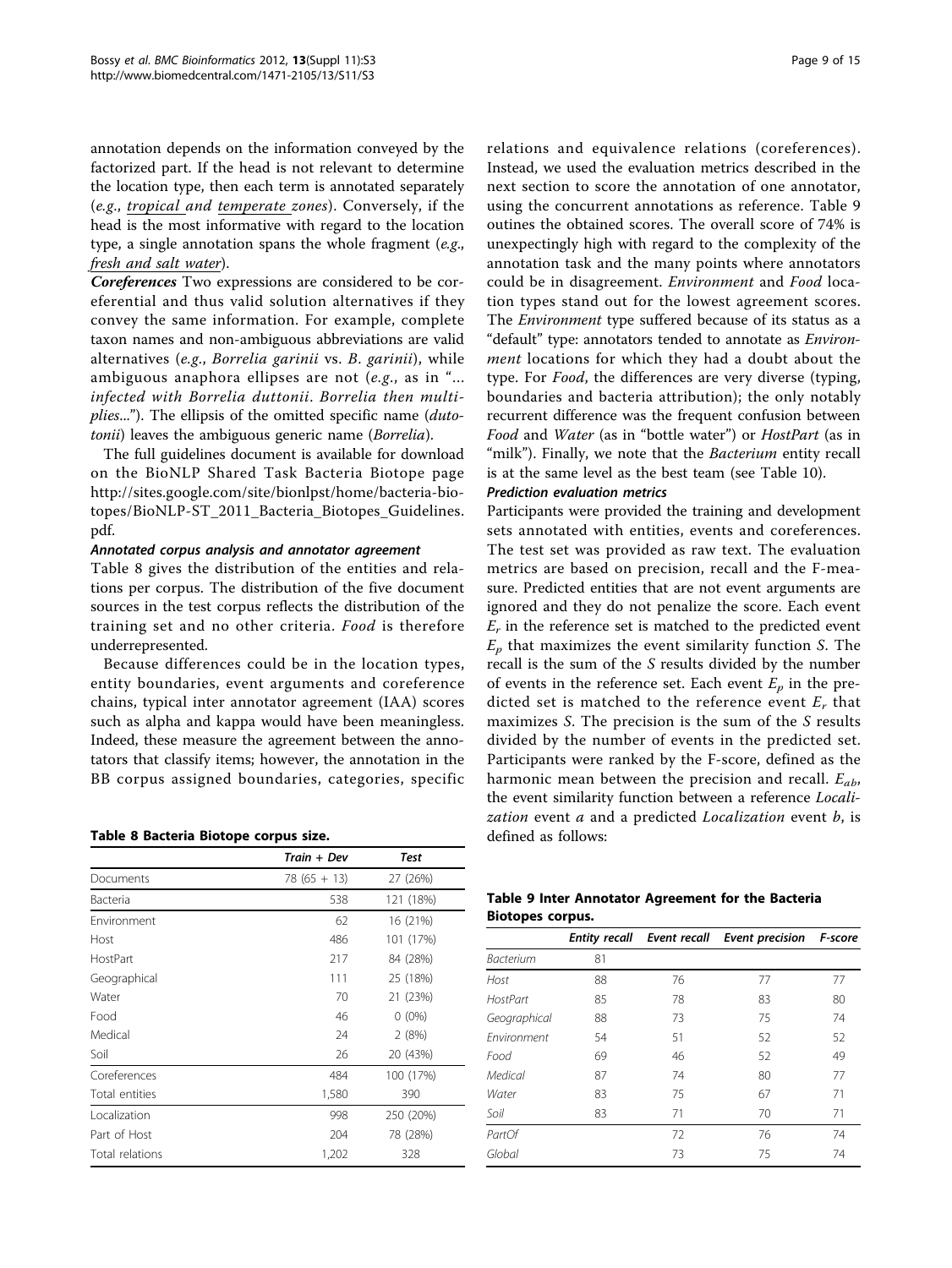<span id="page-9-0"></span>Table 10 Bacteria entity recall of the participants of the Bacteria Biotope task.

| Bibliome     | 84 |
|--------------|----|
| <b>JAIST</b> | 55 |
| UTurku       | 16 |

$$
E_{ab} = B_{ab}.T_{ab}.J_{ab}
$$

 $B_{ab}$  is the bacteria boundary component defined as follows: if the Bacterium arguments of both the predicted and reference events have exactly the same boundaries, then  $B_{ab} = 1$ ; otherwise,  $B_{ab} = 0$ . Bacteria name boundary-matching is strict because boundary mistakes usually yield a different taxon.  $T_{ab}$  is the location type prediction component, which is defined as follows: if the Location arguments of both the predicted and reference events are of the same type, then  $T_{ab} = 1$ ; otherwise,  $T_{ab}$  = 0.5. Thus, type errors divide the score by two.

 $J_{ab}$  is the location boundary component defined as follows: if the Location arguments of the predicted and reference events overlap, then we have the following:

$$
J_{ab} = \frac{OV_{ab}}{LEN_a + LEN_b - OV_{ab}}
$$

where  $LEN_a$  and  $LEN_b$  are the length of the *Localiza*tion arguments of the predicted and reference events and  $OV_{ab}$  is the length of the overlapping segment between the Localization arguments of the predicted and reference events. If the arguments do not overlap, then  $J_{ab}$  is 0. This formula is a Jaccard index applied to overlapping segments. Location boundary matching is relaxed, although it rewards predictions that approach the reference.

For the PartOf events between Hosts and HostParts, the event similarity function  $P_{ab}$  is defined as follows: if the Host arguments of the reference and predicted events overlap and the Part arguments of the reference and predicted events overlap, then  $P_{ab} = 1$ ; otherwise,  $P_{ab}$  = 0. The boundary matching of the *PartOf* arguments is relaxed because boundary mistakes are already penalized in  $E_{ab}$ .

Arguments that belong to the same coreference set are strictly equivalent. In other words, the argument in the predicted event is correct if it is equal to the reference entity or to any item in the reference entity coreference set.

## Results

#### Bacteria Gene Renaming

Final submissions were received from three teams, the University of Turku (Uturku), the University of Concordia (Concordia) and the Bibliome team from MIG/ INRA. Their results are summarized in Table 11. The ranking order is given by the overall F-score for relations with a relaxed argument order. Uturku achieved the best F-score with a very high precision and a high recall. Concordia achieved the second F-score with balanced precisions and recalls. Bibliome is five points behind with a better recall but much lower precision. Both UTurku and Concordia predictions rely on dependencies (Charniak-Johnson and Stanford, respectively, using the McClosky model), whereas Bibliome predictions rely on a bag of words. This demonstrates the high value of dependency-parsing for this task, especially for the precision of predictions. We notice that the UTurku system uses machine learning (SVM) and Concordia uses rules based on trigger words. The good results of UTurku confirms the hypothesis that gene renaming citations are highly regular in the scientific literature. The most frequently missed renamings belong to the Biological Proof category (see Table [3](#page-4-0)). This result is expected because the renaming is formulated as a reasoning whereas the conclusion is only implicit.

The very high score of the Uturku method leads us to conclude that the task can be considered as solved by a linguistic-based approach. Whereas Bibliome used an extensive nomenclature considered to be exhaustive and sentence filtering using a SVM, Uturku used only two nomenclatures in synergy but with more sophisticated linguistic-based methods, in particular syntactic analyses. Bibliome methods showed that a too high dependence to nomenclatures can decrease scores if they contain compromised data. However, the use of an extensive nomenclature as done by Bibliome may complement the Uturku approach and improve recall. It is also interesting that both systems do not manage renamings that cross sentence boundaries. The good results of the renaming task will be exploited to keep synonym gene lists up to date with extensive bibliography mining. More Specifically, this approach will contribute to enriching SubtiWiki, a collaborative annotation effort on B. subtilis [\[15,16\]](#page-14-0).

#### Bacteria Gene Interaction

There was only one participant in the bacterial gene interaction, whose results are shown in Tables [12](#page-10-0) and [13.](#page-10-0) Some relations were not significantly represented in the test set, and thus, the corresponding results should be considered with caution. This scenario is the case for

|  |  |  | Table 11 Participant scores at the Rename task. |
|--|--|--|-------------------------------------------------|
|--|--|--|-------------------------------------------------|

| Team            | Prec. | Recall | F-score |
|-----------------|-------|--------|---------|
| Univ. of Turku  | 95.9  | 79.6   | 87.0    |
| Concordia Univ. | 744   | 65.9   | 69.9    |
| <b>INRA</b>     | 57.0  | 739    | 64.4    |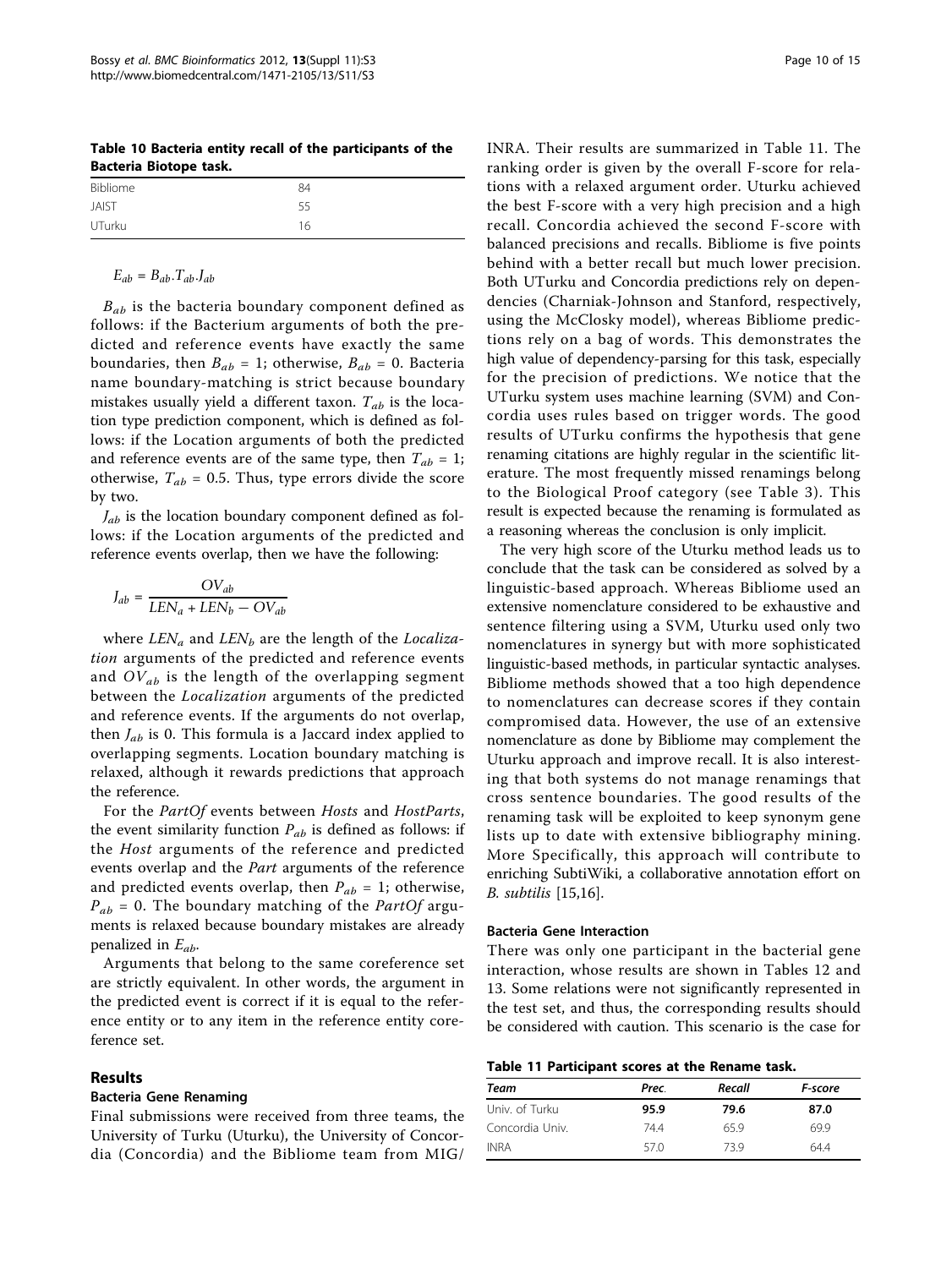<span id="page-10-0"></span>Table 12 University of Turku global scores at the Gene Interaction task.

| Event                 | U. Turku scores |
|-----------------------|-----------------|
| Global Precision      | 85              |
| Global Recall         | 71              |
| Global F-score        | 77              |
| Interaction Precision | 75              |
| Interaction Recall    | 56              |
| Interaction E-score   | 64              |

RegulonMember and TranscriptionFrom, which are only represented two times each in the test. The lowest recall, 17%, obtained for the SiteOf relation, is explained by its low representation in the corpus: most of the test errors come from a difficult sentence with coreferences.

The recall of 56% for the Interaction relation certainly illustrates the heterogeneity of this category, which gathers mentions of interactions at large as well as precise descriptions of gene regulations. For example, Figure 6 shows a complex instance in which all of the interactions were missed. Surprisingly, we also found false negatives in rather trivial examples ("ykuD was transcribed by SigK RNA polymerase from T4 of sporulation."). Uturku used an SVM-based approach for extraction, and it is, thus, difficult to account for the false negatives in a simple and concise way.

The GI corpus was previously used in a relation extraction work [[7\]](#page-13-0) based on Inductive Logic Programming [[17\]](#page-14-0). However, a direct comparison of the results is not appropriate here because the annotations were partially revised, and the evaluation setting was different (leave-one-out in Manine's work, test set in the challenge).

Nevertheless, we note similar tendencies if we compare relative results between relations. Specifically, it was also found in Manine's paper that *SiteOf, Transcrip*tionBy and Interaction are the most difficult relations to

Table 13 University of Turku detailed scores at the Gene Interaction task.

| Event              | Prec. | Rec. | F-score |
|--------------------|-------|------|---------|
| Global             | 85    | 71   | 77      |
| ActionTarget       | 94    | 92   | 93      |
| BindTo             | 75    | 75   | 75      |
| Interaction        | 75    | 56   | 64      |
| PromoterDependence | 100   | 100  | 100     |
| PromoterOf         | 100   | 100  | 100     |
| RequlonDependence  | 100   | 100  | 100     |
| RegulonMember      | 100   | 50   | 67      |
| SiteOf             | 100   | 17   | 29      |
| TranscriptionBy    | 67    | 50   | 57      |
| TranscriptionFrom  | 100   | 100  | 100     |
|                    |       |      |         |

| The addition of $ClpX$ to in vitro transcription reactions |
|------------------------------------------------------------|
| resulted in the stimulation of RNAP holoenzyme             |
| activity, but sigmaH-RNAP was observed to be more          |
| sensitive to $ClpX$ -dependent stimulation than            |
| sigmaA-RNAP.                                               |
| Figure 6 Examples of commonly missed gene interactions.    |

extract. It is also worth mentioning that both approaches rely on syntactic dependencies and use the curated dependencies provided in the corpus. Interestingly, the approach by the University of Turku reports a slightly lower F-measure with dependencies calculated by the Charniak parser (approximately 1%, personal communication). This information is especially important when considering a production setting. The quality of the results for both of the challenges suggests that current methods are mature enough to be used in semiautomatic strategies for genome annotation, where they could efficiently assist biological experts involved in collaborative annotation efforts [[16\]](#page-14-0). However, the false positive rate, notably for the Interaction relation, is still too high for the extraction results to be used as a reliable source of information without a curation step.

#### Bacteria Biotopes

Three teams submitted predictions to the BB task. The first team is from the University of Turku (UTurku); their system is generic and produced predictions for every BioNLP Shared Task. This system intensely uses Machine Learning, especially SVMs, for entity recognition, entity typing and event extraction. UTurku adapted their system for the BB task by using specific NER patterns and external resources [\[18\]](#page-14-0).

The second team is from the Japan Advanced Institute of Science and Technology (JAIST); their system was Specifically designed for this task. They used CRFs for entity recognition and typing, and classifiers for coreference resolution and event extraction [\[19\]](#page-14-0).

The third team is from Bibliome INRA; their system was Specifically designed for this task [[20\]](#page-14-0). This team has the same affiliation as the BB task authors; however, great care was taken to prevent communication on the subject between task participants and the test set annotators.

The results of the three submissions according to the official metrics are shown in Table [14.](#page-11-0) The scores are micro-averaged: Localization and PartOf relations have the same weight. The Bibliome team achieved the highest F-measure with a balanced recall and precision (45%). Given the novelty and the complexity of the task, these first results are quite encouraging. Almost half of the relations are correctly predicted.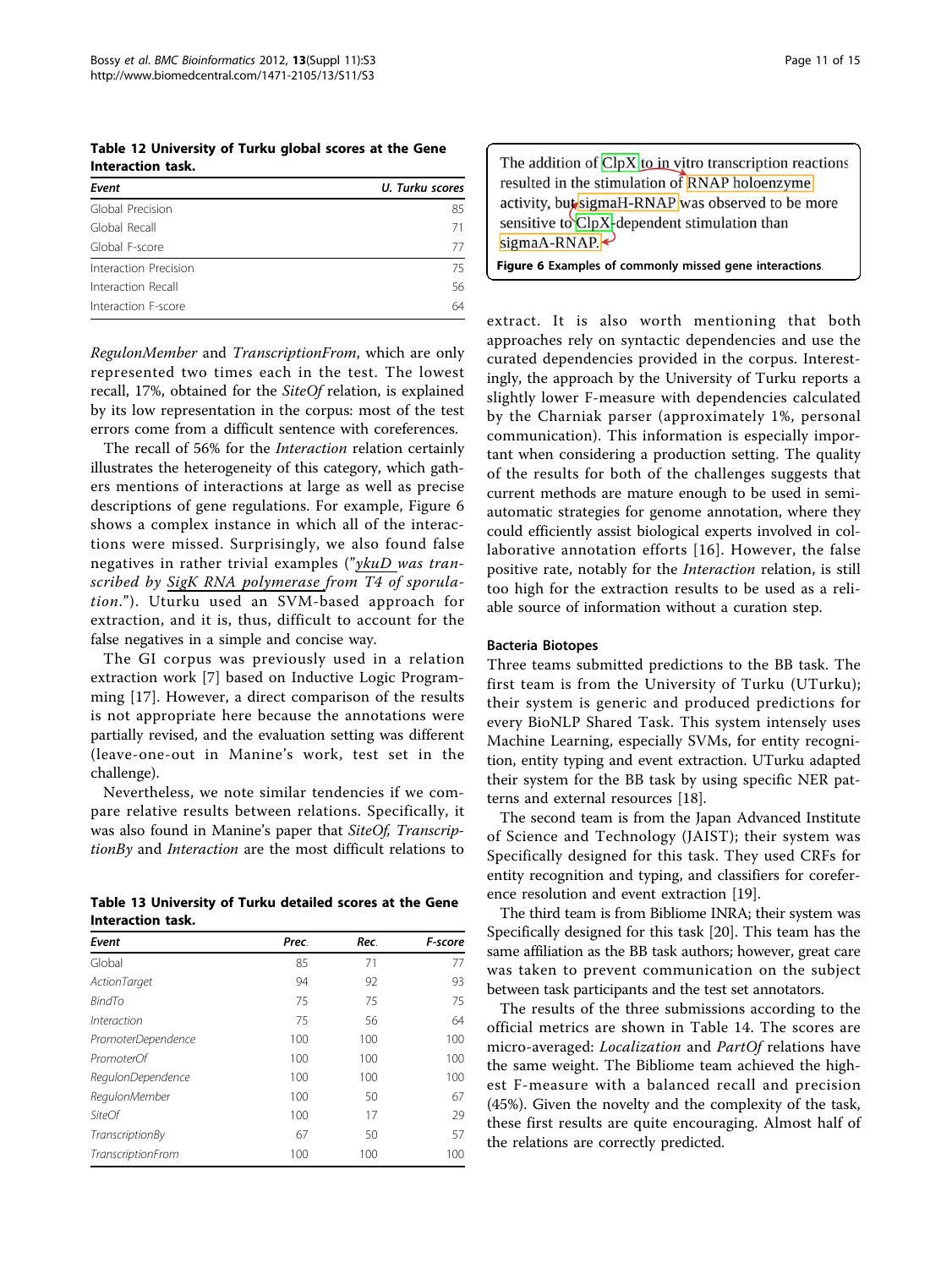<span id="page-11-0"></span>Table 14 Results of the participants of the Bacteria Biotope task.

|          | Recall | <b>Precision</b> | F-score |
|----------|--------|------------------|---------|
| Bibliome | 45     | 45               | 45      |
| JAIST    | -27    | 42               | 33      |
| UTurku   | 17     | 52               | 26      |

All three systems perform the same distinct sub-tasks: bacteria name detection, detection and typing of locations, coreference resolution and event extraction. The following description of the approaches used by the three systems in each subtask will be supported by intermediate results.

#### Bacteria name detection

Interestingly, the three participants used three different resources for the detection of bacteria names: the List of Prokaryotic Names with Standing in Nomenclature (LPNSN) by UTurku, names in the genomic BLAST page of NCBI by JAIST and the NCBI Taxonomy by Bibliome.

Table [10](#page-9-0) shows a disparity in the bacteria entity recall of participants. The merits of each resource cannot be deduced directly from these figures because they have been exploited in different ways. UTurku and JAIST systems injected the resource as features in a ML algorithm, whereas Bibliome directly projected the resource on the corpus with additional patterns to detect abbreviations.

However, there is some evidence that the resources have a major impact on the result. According to [[21\]](#page-14-0), LPNSN is necessarily incomplete. NCBI BLAST contains only names of species for which a complete genome has been published. The NCBI Taxonomy used by INRA contains only names of taxa for which a sequence was published. It appears that all of the lists are incomplete. However, the bacteria referenced by the sequencing projects, which are mentioned in the corpus, should all be recorded by the NCBI Taxonomy.

## Location detection and typing

As stated before, locations are not necessarily denoted by strict named entities. This consideration was an interesting challenge that called for the use of external resources and linguistic analysis with a broad scope.

UTurku and JAIST both used WordNet, a sensible choice because it encompasses a wide vocabulary and is also structured with synsets and hyperonymy relations. The WordNet entries were injected as features in the participant ML-based entity recognition and typing subsystems.

It is worth noting that JAIST also used word clustering based on Maximum Entropy Markov Models for entity detection, which can be viewed as a form of distributional semantics. JAIST experiments demonstrated a slight improvement using word clustering, and further exploration of this idea could prove to be valuable.

Alternatively, the Bibliome system used a combination of linguistic criteria, such as term compositionality and reasoning over an ontology, to predict the locations boundaries and types. Bibliome also used additional resources for specific types: the NCBI Taxonomy for type Host, Agrovoc countries for type Geographical and a custom ontology for all of the other types.

The location entity recall in Table 15 shows that Bibliome consistently outperformed the other groups for all of the types except for Geographical. This result demonstrates the strength of exploiting a resource with strong semantics (ontology vs. lexicon) and with mixed semantic and linguistic rules.

To evaluate the impact of the location entity boundaries and types, we computed the final score by relaxing the  $T_{ab}$  and  $J_{ab}$  measures. We re-defined  $T_{ab}$  as being always equal to 1, in other words, the type of the localization was not evaluated. We also re-defined  $J_{ab}$  as the following: if the *Localization* arguments overlap, then  $J_{ab}$ = 1; otherwise,  $J_{ab}$  = 0. This definition means that the boundaries were totally relaxed. The relaxed scores are shown in Table [16.](#page-12-0) While the difference is not significant for JAIST and UTurku, the Bibliome results exhibit a 9 point increase. This increase demonstrates that the Bibliome system is efficient at predicting which entities are locations, while the other participants predict more accurately the boundaries and types.

## Coreference resolution

The corpus exhibits an unusual number of anaphora, especially bacteria coreferences because a single bacterium species is usually the central topic of a document. The Bibliome submission is the only system that performs bacteria coreference resolution. Their system is rule-based and addresses the with referential "it", biantecedent anaphora and sortal anaphora. The JAIST system has a bacteria coreference module based on ML; however, its submission was performed without coreference resolution because their experiments did not show any improvement.

Table 15 Location entity recall of the participants of the Bacteria Biotope task.

|              | <b>Bibliome</b> | <b>JAIST</b> | <b>UTurku</b> |
|--------------|-----------------|--------------|---------------|
| Host         | 82              | 49           | 28            |
| Host part    | 72              | 36           | 28            |
| Geographical | 29              | 60           | 53            |
| Environment  | 53              | 10           | 11            |
| Water        | 83              | 32           | 2             |
| Soil         | 86              | 37           | 34            |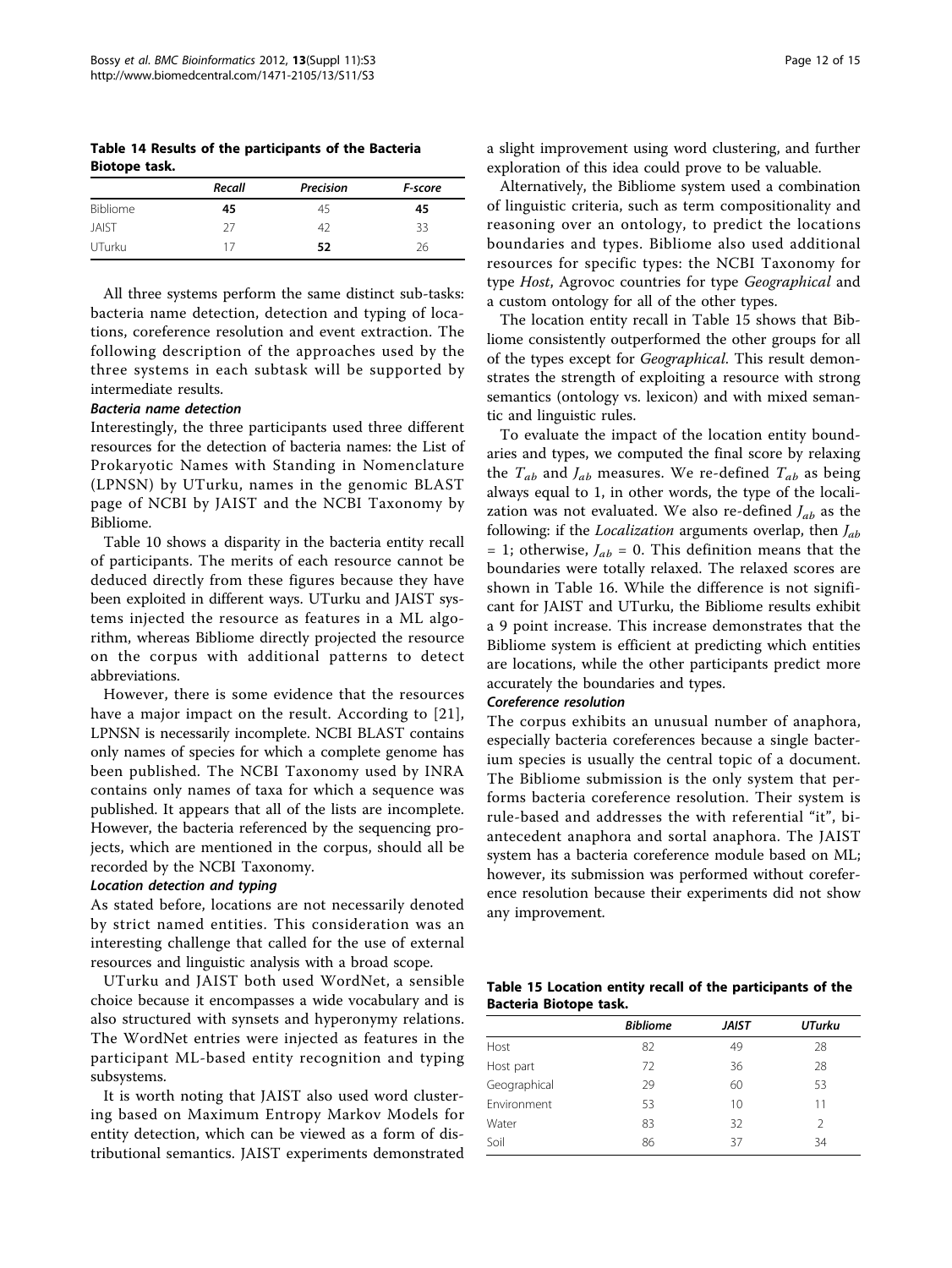<span id="page-12-0"></span>Table 16 Relaxed scores of the participants of the Bacteria Biotope task.

|          | Recall | <b>Precision</b> | F-score | <b>Difference</b> |
|----------|--------|------------------|---------|-------------------|
| Bibliome | 54     | 54               | 54      | +9                |
| JAIST    | 29     | 45               | 35      | +2                |
| UTurku   | 19     | 56               | 28      | +2                |

## Event extraction

Both UTurku and JAIST approached the event extraction as a classification task using ML (SVM). Bibliome exploited the co-occurrence of arguments and the presence of trigger words from a predefined list. Both UTurku and Bibliome generate events in the scope of a sentence, whereas JAIST generates events in the scope of a paragraph.

As shown in Table 17, UTurku achieved the best score for the PartOf events. For all of the participants, the prediction is often correct (between 60 and 80%) while the recall is rather low (20 to 32%). Conversely, the score of the Localization relation by UTurku has been penalized by its low recognition of bacteria names (16%). This shortcoming strongly affects the score of Localizations because one of the arguments is necessarily a bacterium. The good results of Bibliome are partly explained by its high bacteria name recall of 84%.

The lack of coreference resolution could penalize the event extraction recall. To test this hypothesis, we computed the recall by accounting for only the events in which both arguments occur in the same sentence. The goal of this selection is to remove most of the events that are denoted through a coreference. The recall difference was not significant for Bibliome and JAIST; however, UTurku recall was raised by 12 points (29%). That experiment confirms that UTurku's low recall is explained by coreferences rather than the quality of its event extraction. The paragraph scope chosen by JAIST most likely compensates for the lack of coreference resolution.

As opposed to Bibliome, the precision of the Localization relation prediction by JAIST and UTurku; is high compared to the recall, with a noticeable exception in

the geographical locations. The difference between the participants appears to be caused by the geographical entity recognition step more than by the relation itself. This conclusion is shown by the difference between the entity and the event recall (Tables [15](#page-11-0) and 17, respectively). The worst predicted type is Environmental , which includes diverse locations, such as agricultural, natural and industrial sites and residues. This result reveals significant room for improvement for Water,

## Conclusions

In this paper, we described the BioNLP 2011 Shared Task Bacteria Track, the first Information Extraction challenge that is entirely dedicated to bacteria. The track consists of three tasks: Gene Renaming, Gene Interaction, and Biotopes, which are of increasing richness:

Soil and Environmental entity recognition.

• in the Gene Renaming task, there is a single relation to extract, and each Renaming relation occurs within a single sentence; this relation is expressed in relatively standard ways; also, the arguments are single, normalized words, which are provided to the participants.

• while the arguments are also given in the Gene Interaction task, there are 10 specialized relations to extract, some of which could be expressed in very diverse ways (e.g., SiteOf).

• in the Biotope task, finding arguments is an especially serious added difficulty because it involves addressing linguistic challenges such as terminological analysis and coreference resolution between sentences (in contrast to the other tasks in which coreferences are always bound to the sentence).

Unsurprisingly, the results of participating systems showed that the tasks are also increasingly difficult to tackle: while the task can be considered as solved for Gene Renaming, the results concerning Biotope still leave a large amount of room for improvement.

Table 17 Detailed scores of the participants of the Bacteria Biotope task.

|              | <b>Bibliome</b> |           |         | <b>JAIST</b> |           |             | <b>UTurku</b> |                  |         |
|--------------|-----------------|-----------|---------|--------------|-----------|-------------|---------------|------------------|---------|
|              | Recall          | Precision | F-score | Recall       | Precision | F-score     | Recall        | <b>Precision</b> | F-score |
| Host         | 61              | 48        | 53      | 30           | 43        | 36          | 15            | 51               | 23      |
| HostPart     | 53              | 42        | 47      | 18           | 68        | 28          | 9             | 40               | 15      |
| Geographical | 13              | 38        | 19      | 52           | 35        | 42          | 32            | 40               | 36      |
| Environment  | 29              | 24        | 26      | 5            | 0         | $\mathbf 0$ | 6             | 50               |         |
| Water        | 60              | 55        | 57      | 19           | 27        | 23          |               |                  |         |
| Soil         | 69              | 59        | 63      | 21           | 42        | 28          | 12            | 21               | 15      |
| PartOf       | 23              | 79        | 36      | 31           | 61        | 41          | 32            | 83               | 46      |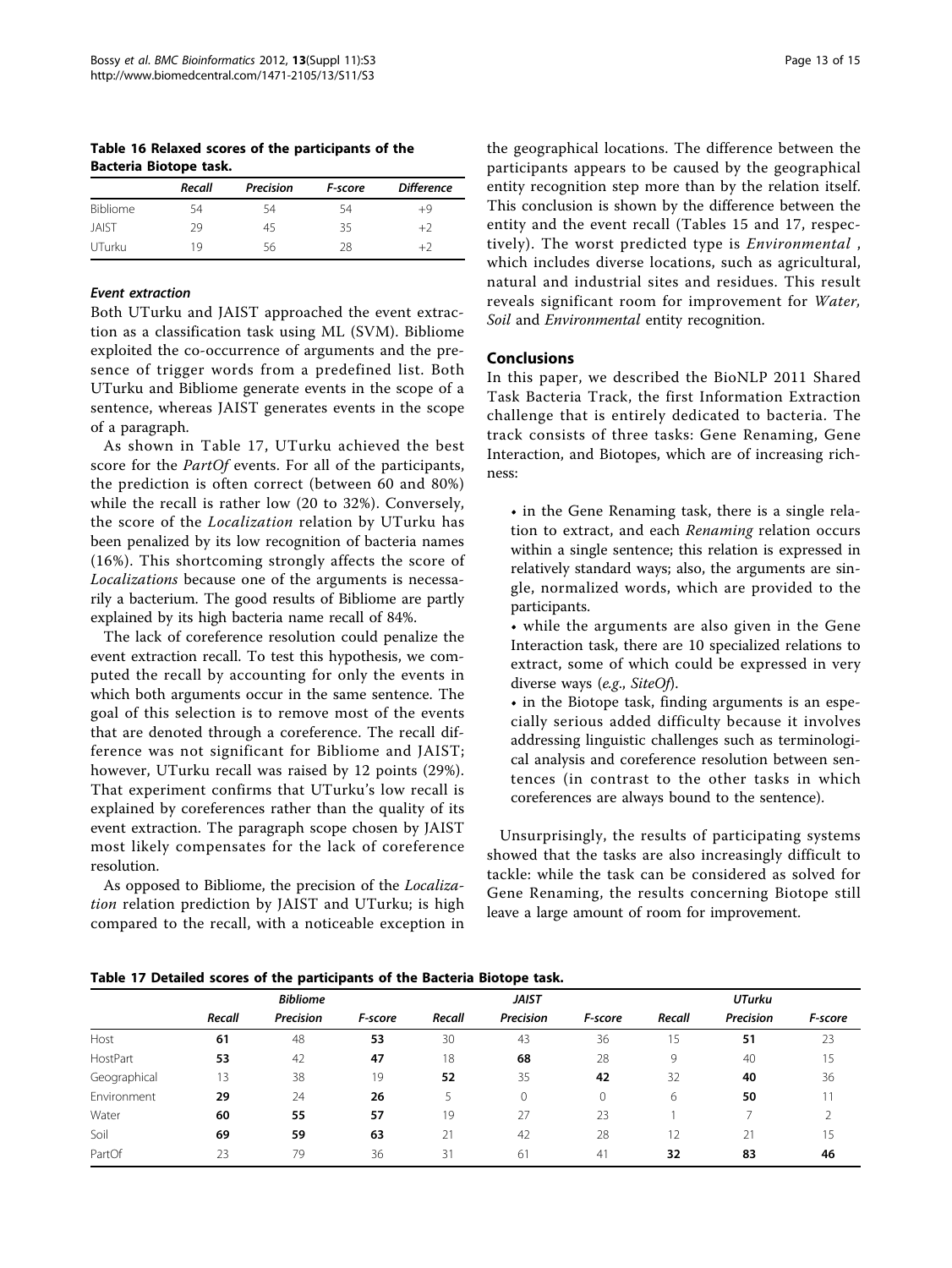<span id="page-13-0"></span>This progression reflects a desirable goal in biological information extraction. As a first aspect, defining tasks using an annotation schema with specialized relations contributes to improved capturing of the implicit representations used by the authors of the publications, thereby improving the information extraction efficiency. While formalizing concepts in an explicit schema could be difficult, the annotation process is not necessarily more complex, once the guidelines are established.

A second aspect in this track is the shift from singleword, normalized arguments such as gene identifiers to biological entities that can appear under many different forms. Retrieving the latter type of argument requires an advanced terminological analysis as well as appropriate normalization procedures, for example, for associating the terms extracted from the text with concepts in an ontology. In the Biotope task, the participants were asked to find localization terms and to categorize them using a simple hierarchy of microorganism habitats, including eight location concepts. The same approach could be considered for gene interactions, allowing us to introduce non-genic actors such as environmental factors and stresses, molecules, biological functions, metabolic pathways, or cellular structures. The major benefit of accounting for such actors would be to integrate the molecular regulation networks into their biological and cellular context.

In our opinion, the current available technologies for extraction are becoming mature enough to consider applications in a production setting, beyond challenges on controlled corpora. In this context, a wealth of extraction tasks could be needed, encompassing various difficulty levels. As an example, the corpus of the Gene Renaming task mentions only the genes of B. subtilis, while a production system should cope with homonymous gene names belonging to distinct species, using disambiguation procedures. On another level, the Biotope task could be extended by considering the extraction of physico-chemical properties of the habitats and, conversely, the characterics of the bacteria they induce, in terms of metabolism and trophisms.

Extraction systems that are based on fine-grained schema and that address non-standardized formulations of concepts could lead to several applications with high practical impact. These applications include semantic search engines tailored for specific scientific domains or the development of normalization procedures for semistructured information in databases.

#### Acknowledgements

This article has been published as part of BMC Bioinformatics Volume 13 Supplement 11, 2012: Selected articles from BioNLP Shared Task 2011. The full contents of the supplement are available online at [http://www.](http://www.biomedcentral.com/bmcbioinformatics/supplements/13/S11) [biomedcentral.com/bmcbioinformatics/supplements/13/S11](http://www.biomedcentral.com/bmcbioinformatics/supplements/13/S11).

The authors thank Karën Fort, Françoise Tisserand and Bernard Talercio (Univ. Paris 13/LIPN, CNRS/INIST) for their work on the Rename corpus, and Valentin Loux (INRA/MIG) for his valuable contribution to the definition of the Bacteria Biotope task. This work was partially supported by the QUAERO Programme funded by OSEO (French agency for innovation).

#### Author details

<sup>1</sup>Mathématique Informatique et Génome, Institut National de la Recherche Agronomique, INRA UR1077 - F78352 Jouy-en-Josas, France. <sup>2</sup>PredictiveDB -16, rue Alexandre Parodi - F75010 Paris, France. <sup>3</sup>MICALIS, Institut National de la Recherche Agronomique, UMR1319 - F78352 Jouy-en-Josas, France.

#### Authors' contributions

PB, RB, JJ, CN and PV have written this document.

RB has supervised the annotation of the Bacteria Biotope corpus. RB, MvdG, JJ and CN have designed the annotation guidelines and have annotated the Bacteria Biotopes corpus.

JJ and CN have supervised the annotation of the Bacteria Rename corpus. JJ has validated the annotations of the Bacteria Rename corpus.

PB and PV have supervised the annotation of the Bacteria Gene Interaction corpus. EA, PB, RB, APM and PV have annotated the Bacteria Gene

Interaction corpus. RB has supported the infrastructure -corpus release and evaluation, for the

Bacteria Track tasks within the BioNLP-ST 2011.

#### Competing interests

The authors declare that they have no competing interests.

#### Published: 26 June 2012

#### References

- 1. Nédellec C: Learning Language in Logic Genic Interaction Extraction Challenge. Proc 4th Learning Language in Logic Workshop (LLL'05) 2005, 31-7.
- 2. Krallinger M, Leitner F, Rodriguez-Penagos C, Valencia A: [Overview of the](http://www.ncbi.nlm.nih.gov/pubmed/18834495?dopt=Abstract) [protein- protein interaction annotation extraction task of BioCreative II.](http://www.ncbi.nlm.nih.gov/pubmed/18834495?dopt=Abstract) Genome Biology 2008, 9(Suppl 2):S4.
- 3. Demner-Fushman D, Ananiadou S, Cohen KB, Pestian J, Tsujii J, Webber B: [Themes in biomedical natural language processing: BioNLP08.](http://www.ncbi.nlm.nih.gov/pubmed/19091008?dopt=Abstract) BMC Bioinformatics 2008, 9(Suppl 11):S1.
- 4. Kim JD, Ohta T, Pyysalo S, Kano Y, Tsujii J: Overview of BioNLP'09 shared task on event extraction. Proc Workshop on BioNLP: Shared Task (BioNLP'09) Association for Computational Linguistics; 2009, 1-9.
- 5. Kim JD, Ohta T, Tsujii J: [Corpus annotation for mining biomedical events](http://www.ncbi.nlm.nih.gov/pubmed/18182099?dopt=Abstract) [from literature.](http://www.ncbi.nlm.nih.gov/pubmed/18182099?dopt=Abstract) BMC Bioinformatics 2008, 9:10.
- 6. Manine AP, Alphonse E, Bessières P: Extraction of genic interactions with the recursive logical theory of an ontology. Lecture Notes in Compute. Sciences 2010, 6008:549-63.
- 7. Manine AP, Alphonse E, Bessières P: Learning ontological rules to extract multiple relations of genic interactions from text. Int J Medical Informatics 2009, 78(12):e31-8.
- 8. Manine AP, Alphonse E, Bessières P: Information extraction as an ontology population task and its application to genic interactions. 20th IEEE Int. Conf. Tools with Artificial Intelligence (ICTAI'08) 2008, 74-81.
- Hirschman L, Clark C, Cohen KB, Mardis S, Luciano J, Kottmann R, Cole J, Markowitz V, Kyrpides N, Morrison N, Schriml LM, Field D, Novo Project: [Habitat-Lite: a GSC case study based on free text terms for](http://www.ncbi.nlm.nih.gov/pubmed/18416669?dopt=Abstract) [environmental metadata.](http://www.ncbi.nlm.nih.gov/pubmed/18416669?dopt=Abstract) OMICS 2008, 12(2):129-136[\[http://dx.doi.org/](http://dx.doi.org/10.1089/omi.2008.0016) [10.1089/omi.2008.0016](http://dx.doi.org/10.1089/omi.2008.0016)].
- 10. Tamames J, de Lorenzo V: [EnvMine: A text-mining system for the](http://www.ncbi.nlm.nih.gov/pubmed/20515448?dopt=Abstract) [automatic extraction of contextual information.](http://www.ncbi.nlm.nih.gov/pubmed/20515448?dopt=Abstract) BMC Bioinformatics 2010, 11:294.
- 11. Liolios K, Chen IM, Mavromatis K, Tavernarakis N, Hugenholtz P Markowitz VM, Kyrpides NC: Genomes On Line Database (GOLD) in 2009: status of genomic and metagenomic projects and their associated metadata. Nucleic Acids Research 2010, , 38 Database: D346-54.
- 12. Jourde J, Manine AP, Veber P, Fort K, Bossy R, Alphonse E, Bessières P: BioNLP Shared Task 2011 - Bacteria Gene Interactions and Renaming. Proc BioNLP Shared Task 2011 Workshop Portland, Oregon, USA: Association for Computational Linguistics; 2011, 65-73[[http://www.aclweb.org/](http://www.aclweb.org/anthology/W11-1810) [anthology/W11-1810](http://www.aclweb.org/anthology/W11-1810)].